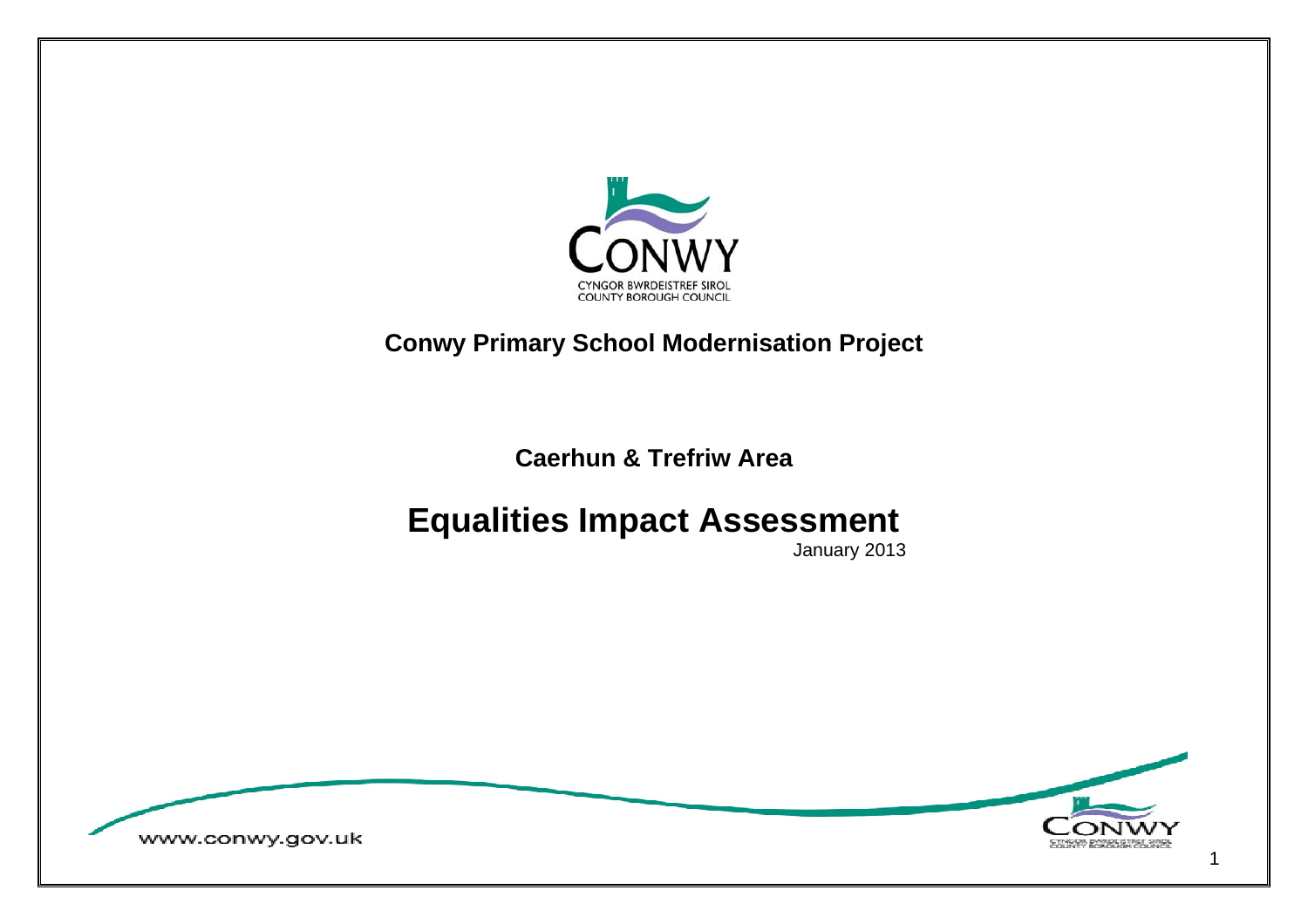

# Equality Impact Assessment (EIA)

| Name of Policy or<br>Practice                                              | Conwy Primary School Modernisation Project - Phase 2.5<br>Caerhun & Trefriw Area |                       |            |
|----------------------------------------------------------------------------|----------------------------------------------------------------------------------|-----------------------|------------|
| <b>Head of Service</b><br>responsible for the<br><b>Policy or Practice</b> | Geraint James, Statutory Head of Education Services (Chief Education Officer)    |                       |            |
| Name of officer (s)<br>completing impact<br>assessment form                | Bethan Lewis, Project Officer                                                    |                       |            |
| Service                                                                    | <b>Education Services</b>                                                        | Date of<br>Assessment | 17/01/2013 |

| <b>EIA Completed by:</b> |                                          | <b>EIA Agreed by Head of Service:</b> |                                                                                        |
|--------------------------|------------------------------------------|---------------------------------------|----------------------------------------------------------------------------------------|
| Date                     | 17/01/2013                               | Date                                  | 17/01/2013                                                                             |
| Name(s)                  | <b>Bethan Lewis</b><br>(Project Officer) | <b>Name</b>                           | <b>Geraint James</b><br>Statutory Head of Education Services (Chief Education Officer) |
| Signature(s)             |                                          | Signature                             |                                                                                        |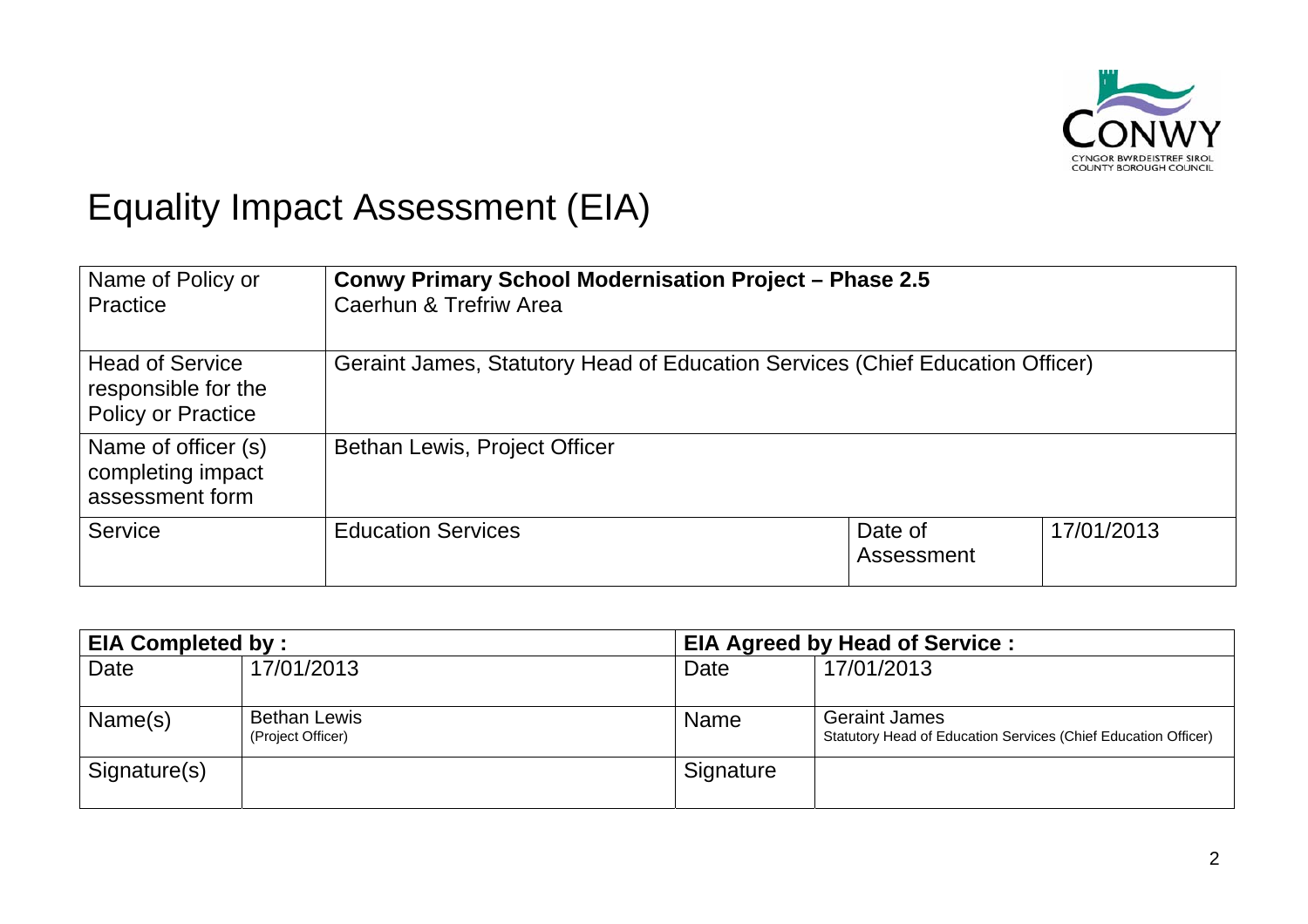# **STEP 1 – Identify the Main Aims and Objectives of the Policy or Practice**

1. What is being assessed? *(Please double click on the box and select 'checked' as appropriate to* cross X*)* 

- $\times$  New and revised policies or practices
	- New procedures (which modify service delivery or employment practices)
- Service review or re-organisation proposals which affect the community and/or staff
- Efficiency or saving proposals
- Setting budget allocations for new financial year
- Decisions affecting service users, employees or the wider community
	- New project proposals affecting staff, communities or accessibility to the built environment, eg, new construction work or adaptations to existing buildings
		- Other please explain in the box below :

#### 2. What are the overall aims and objectives of the policy or practice ?

Taking due regard for the Strategy adopted by Conwy's Cabinet on the 26<sup>th</sup> October 2010, the key aims of the project are:

- г available resources are used equitably so that all children in the county will benefit;
- primary schools are suitable to meet the new curriculum developments;
- continue to support schools in improving the standard of education, and ensure a broad and balanced curriculum embracing all necessary elements, for every age-group;
- that there are an appropriate number of places across Conwy Primary schools;
- г effective leadership within Conwy schools; and schools that are community focused.

In working to meet the agreed standards for education in its Primary schools as outlined in the 7 Key Priorities, Conwy will measure the success of the project by the following objectives: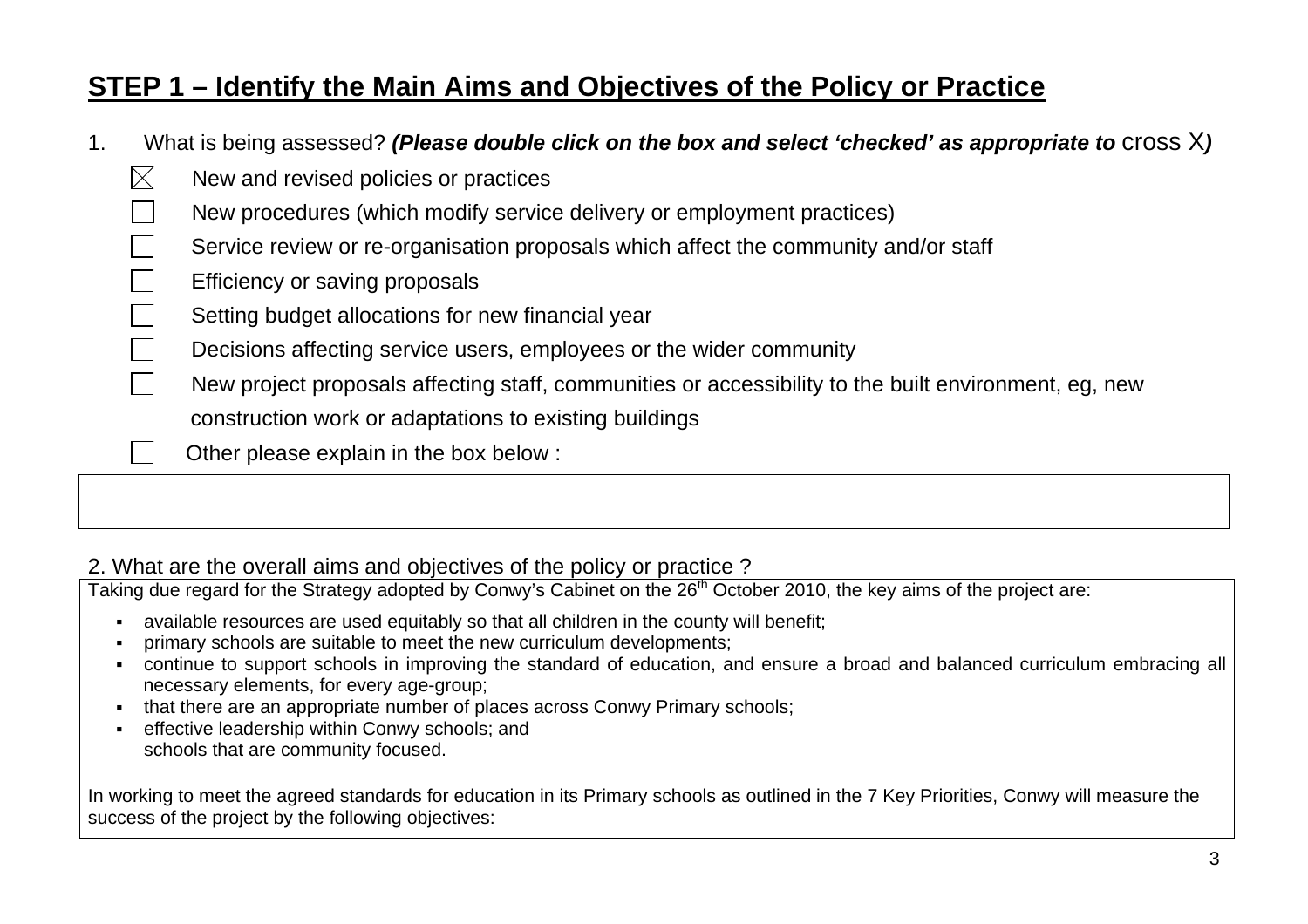| Objective $1 -$ | The forecasted expenditure per pupil in all Conwy Primary schools (based on the cabinet agreed way forward in each<br>area) is within an agreed tolerance of a revised Conwy average, by the end of phase 2.                             |
|-----------------|------------------------------------------------------------------------------------------------------------------------------------------------------------------------------------------------------------------------------------------|
| Objective $2 -$ | All Conwy primary schools inspected within an academic year are judged by ESTYN to be at least<br>adequate across the three key questions.                                                                                               |
| Objective $3 -$ | The forecasted percentage of unfilled places within individual Primary schools (based on the cabinet agreed way<br>forward in each area) is less than 25%, and less than 10% across the sector, by the end of phase 2 (National agenda). |
| Objective $4 -$ | The forecasted percentage of over capacity within individual Primary schools (based on the cabinet agreed way<br>forward) remains less than 10%, by the end of phase 2 (National agenda).                                                |

3. Who is the policy or practice intended to help or benefit (stakeholders)?

Conwy's Children and Young People.

#### 4. Who are the main consultative groups or communities of interest?

Children and Young People Parents School Governors All School Staff Local Communities and their Residents Diocese Pre-school settings Welsh Language Groups Members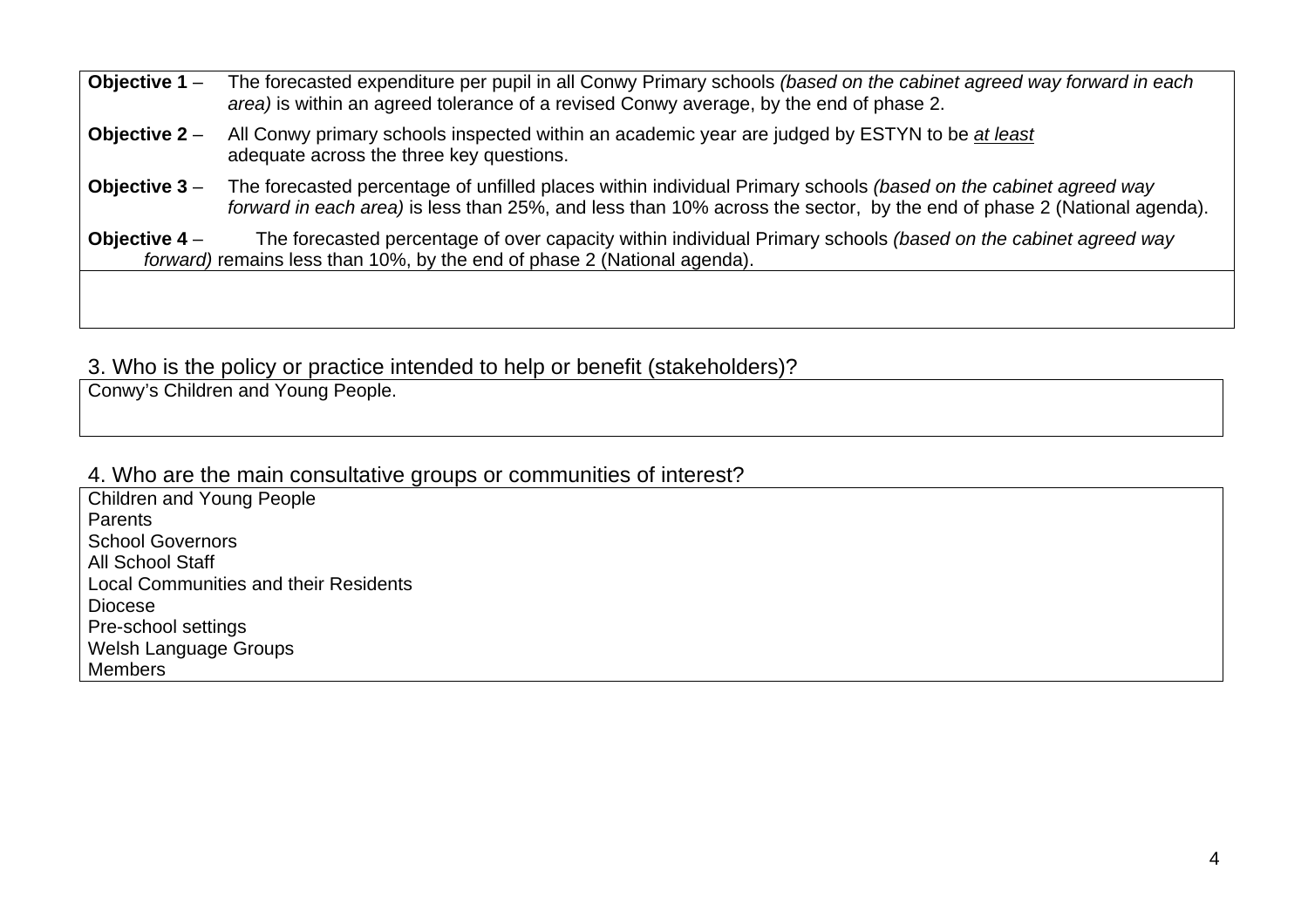### **STEP 2 - Consider Existing Information and What This Tells You**

When completing this section, you need to consider if you have sufficient information with which to complete your EIA, or whether you need to undertake a period of engagement/consultation before continuing. The legislation relating to the EIA process requires you to **engage and involve people who represent the interests of those who share one or more of the protected characteristics** *and* **with those who have an interest in the way you carry out your functions**. This needs to be proportionate to the policy or practice being Equality Impact Assessed. You may have already recently undertaken consultation specifically on this policy or practice. Other officers within CCBC may have carried out engagement work which will be relevant to this EIA and you can review the Community Involvement Database to find out what engagement activities have taken place in Conwy and establish if this is relevant. If you have very little or no information from previous engagement that is relevant to this EIA, you should consider undertaking some engagement work with your stakeholders and with relevant representative groups to ensure that you do not unwittingly overlook the needs of each protected group.

5. What do you already know about the impact on each protected characteristic from your experience of current service delivery or previous engagement or consultation? You could refer to the Initial Equality Impact Assessment Screening Form and the Community Involvement Database.

For each school, what do you already know about the relevance of the policy? What are the main issues you need to consider?

| <b>Protected Group</b> | Relevance of the policy / practice by protected characteristic                                                                                                                                                                             |
|------------------------|--------------------------------------------------------------------------------------------------------------------------------------------------------------------------------------------------------------------------------------------|
| Race                   | (PLASC 2012) In Ysgol Dolgarrog the majority of its pupils are 'White British' with the remainder 'White<br>and Asian'.<br>The January 2012 PLASC figures tells us that 72% of its pupils are 'Welsh'. The remaining 28% are<br>'British'. |
|                        | The ESTYN inspection report which took place in November 2012 tells us that "Respect for diversity<br>and racial equality is promoted through varied work to study foreign countries."                                                     |

#### **Ysgol Dolgarrog**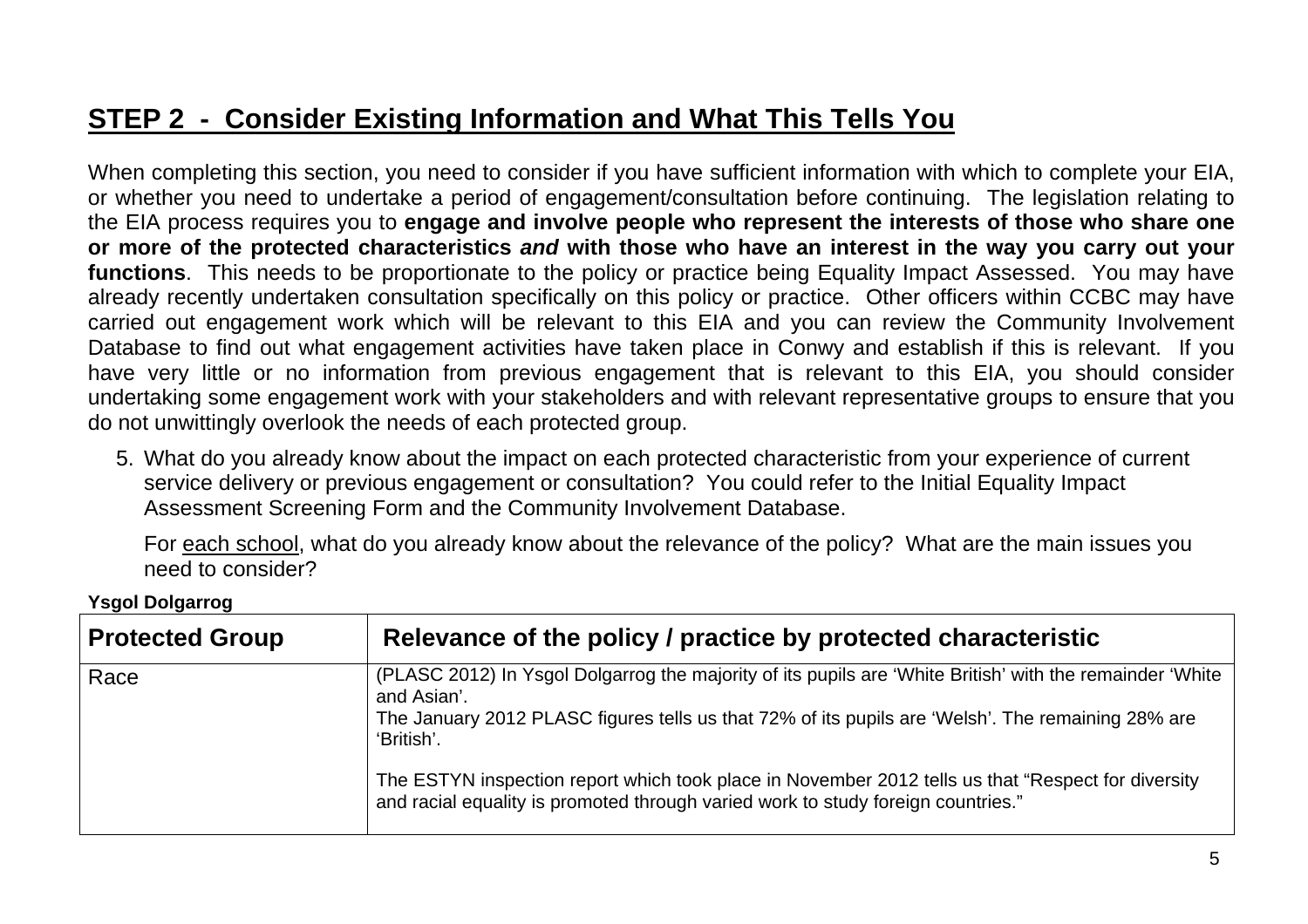|                   | According to January PLASC 2012 there are currently no pupils at Ysgol Dolgarrog who receive<br>support for English as an additional language. The first language of all the school's pupils is 'English<br>and/or Welsh'.                                                                                                                                                                                                                                                                                                                                                                                                                                                                                                                                                                                         |
|-------------------|--------------------------------------------------------------------------------------------------------------------------------------------------------------------------------------------------------------------------------------------------------------------------------------------------------------------------------------------------------------------------------------------------------------------------------------------------------------------------------------------------------------------------------------------------------------------------------------------------------------------------------------------------------------------------------------------------------------------------------------------------------------------------------------------------------------------|
|                   | Figures from the annual September Stats returns confirm that there have been no instances of bullying<br>due to race issues at the school over the last 3 years.<br><b>Strategies for Support:</b>                                                                                                                                                                                                                                                                                                                                                                                                                                                                                                                                                                                                                 |
|                   | Conwy Education Services provides support for children for whom English is not their 1 <sup>st</sup> language<br>through the 'English as an Additional Language' team (provided in partnership with Denbighshire<br>Authority).                                                                                                                                                                                                                                                                                                                                                                                                                                                                                                                                                                                    |
|                   | Conwy has excellent guidelines and procedures in the context of "anti-bullying", with effective<br>strategies to address identification, intervention and recording of bullying incidents. A proactive<br>training conference for anti-bullying co-ordinators and school council members focused upon "working<br>together" to address anti-bullying issues in the primary sector whilst secondary representatives<br>concentrated on e-safety, homophobic and sexual harassment issues.                                                                                                                                                                                                                                                                                                                           |
| <b>Disability</b> | The PLASC 2012 data tells us that there are currently no pupils at Ysgol Dolgarrog who have a<br>Statement of Special Needs. There are 16 pupils who currently receive some support for Additional<br>Learning Needs. The needs of these pupils vary amongst the following categories; 'School Action' and 'School<br>Action Plus'. Of these pupils who receive some support there are 9 boys and 7 girls.                                                                                                                                                                                                                                                                                                                                                                                                         |
|                   | <b>Strategies for Support:</b><br>The Council's ALN Service has 6 interrelated Service Areas; Administrative Support Team, Sensory<br>Service/Speech & Language Service/Curriculum Inclusion Teachers, Learning Support Service<br>(Dyslexia), Teaching Assistance Service, Autistic Spectrum Disorder Service & Educational<br>Psychology Service. They are committed to developing policies and practices that ensure equality of<br>educational opportunity and access, safeguarding vulnerable pupils; and focusing on raising the<br>achievement of all learners and increasing their participation in their schools and local communities<br>(Inclusion and Pupil Support). The Service is delivered within Conwy's 7 Secondary schools, 59<br>Primary schools, 1 Special School and 6 Pupil Referral Units. |
| <b>Sex</b>        | (PLASC 2012) As of January 2012 Ysgol Dolgarrog has 48 full time pupils attending, of which 23 are<br>boys and 25 are girls. The school has 10 part time pupils.                                                                                                                                                                                                                                                                                                                                                                                                                                                                                                                                                                                                                                                   |
|                   | In order to establish whether boys or girls perform any better than each other we can look at data at a                                                                                                                                                                                                                                                                                                                                                                                                                                                                                                                                                                                                                                                                                                            |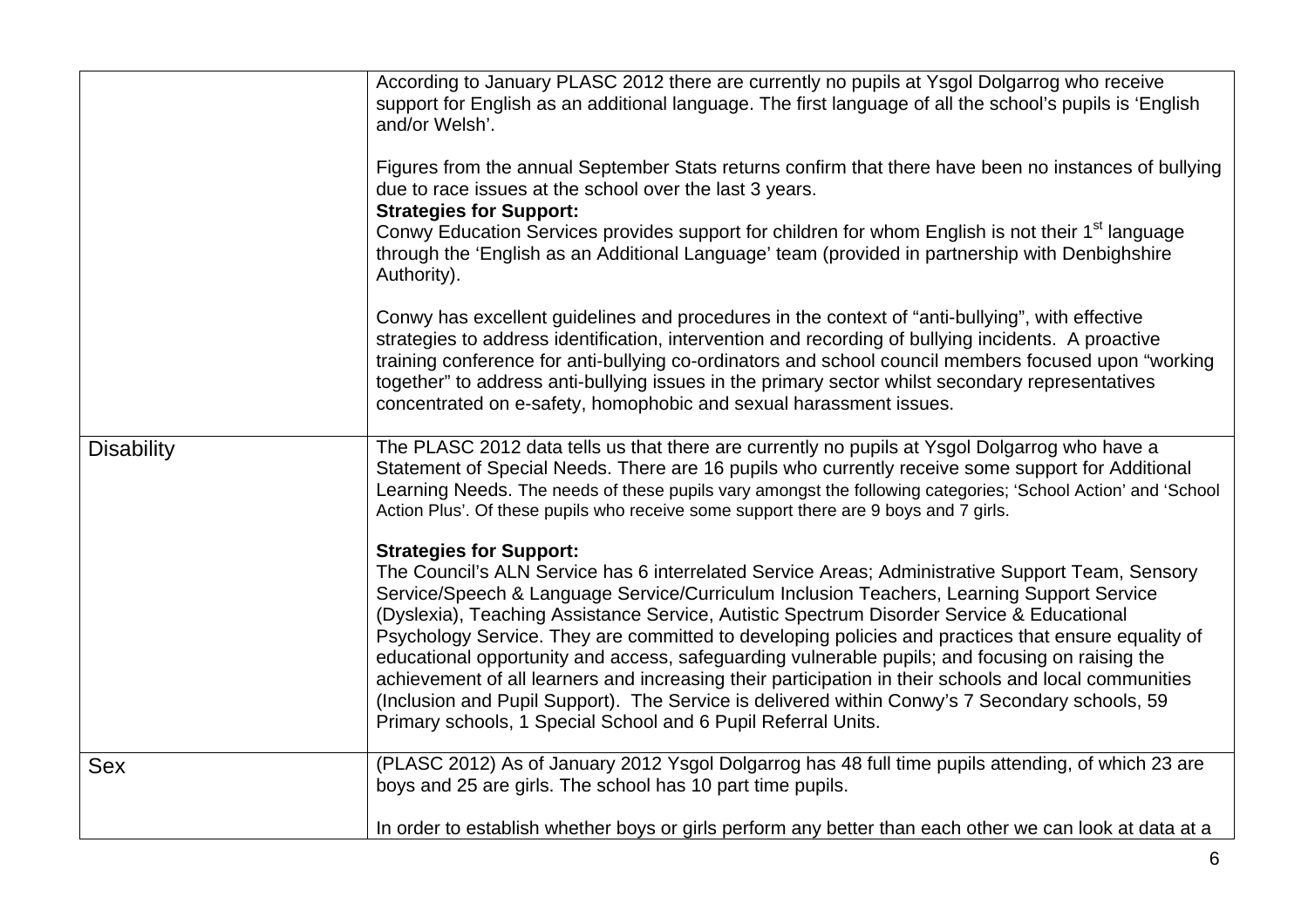|                              | school level, which can then be compared to data given on a Conwy County level and an All Wales<br>level. In the May 2012 Foundation Phase Indicator (FPI) Assessments there were no boys at Ysgol<br>Dolgarrog that achieved the required 'FPI' outcome and girls at the school underperformed when<br>compared to Conwy County and Welsh National averages; meaning that overall the school also<br>underperformed in comparison to the County and National averages. At Key Stage 2, the girls<br>outperformed the boys at a school level in the Core Subject Indicators (CSI) and also scored higher<br>than average for the County and National figures. As a school the CSI achievement was lower than the<br>County and National averages for Key Stage 2. |
|------------------------------|-------------------------------------------------------------------------------------------------------------------------------------------------------------------------------------------------------------------------------------------------------------------------------------------------------------------------------------------------------------------------------------------------------------------------------------------------------------------------------------------------------------------------------------------------------------------------------------------------------------------------------------------------------------------------------------------------------------------------------------------------------------------|
|                              | <b>Strategies for Support:</b><br>Performance is monitored by gender at a subject level and actions are progressed through the<br>Education Service Plan to address any gaps, directing support to the subject area required.                                                                                                                                                                                                                                                                                                                                                                                                                                                                                                                                     |
| Age                          | The January 2012 PLASC data tells us that of the 58 pupils attending Ysgol Dolgarrog, 10 are under 4<br>years of age and are attending part time, 18 are currently in Key Stage 1 and the remaining 30 in Key<br>Stage 2.<br>Information classed as 'sensitive' e.g. ethnicity, nationality, is not reported for children under 5 years of<br>age, in line with National recommendations.                                                                                                                                                                                                                                                                                                                                                                         |
|                              | <b>Strategies for Support:</b><br>All Local Authorities have a statutory duty to offer all children aged 5 to 16 full-time education.                                                                                                                                                                                                                                                                                                                                                                                                                                                                                                                                                                                                                             |
| <b>Religion &amp; Belief</b> | All of Conwy's schools and its pupils observe a daily Act of Worship, and Religious Education accounts<br>for 5% of curriculum time for the Foundation Phase and Key Stage 1 through to Key Stage 4.                                                                                                                                                                                                                                                                                                                                                                                                                                                                                                                                                              |
|                              | Ysgol Dolgarrog is not an affiliated denominational school, which is reflected in the break down of<br>pupils' religious beliefs. At Ysgol Dolgarrog, 50% of pupils are recorded as having 'No Religion', with<br>36% 'Christian'. The remaining 14% consisted of Roman Catholic', 'Anglican' and 'Other'.                                                                                                                                                                                                                                                                                                                                                                                                                                                        |
|                              | The 2012 ESTYN inspection report for Ysgol Dolgarrog says that "The school is successful in ensuring<br>a caring community, in which pupils feel happy and safe. A prominent feature is the feeling of family,<br>based on principles that respect the rights of individuals within the school community."                                                                                                                                                                                                                                                                                                                                                                                                                                                        |
|                              | <b>Strategies for Support:</b><br>The Local Authority has a statutory duty to have a standing committee (SACRE) to monitor the<br>provision and achievement of pupils and schools relating to the agreed RE syllabus.                                                                                                                                                                                                                                                                                                                                                                                                                                                                                                                                             |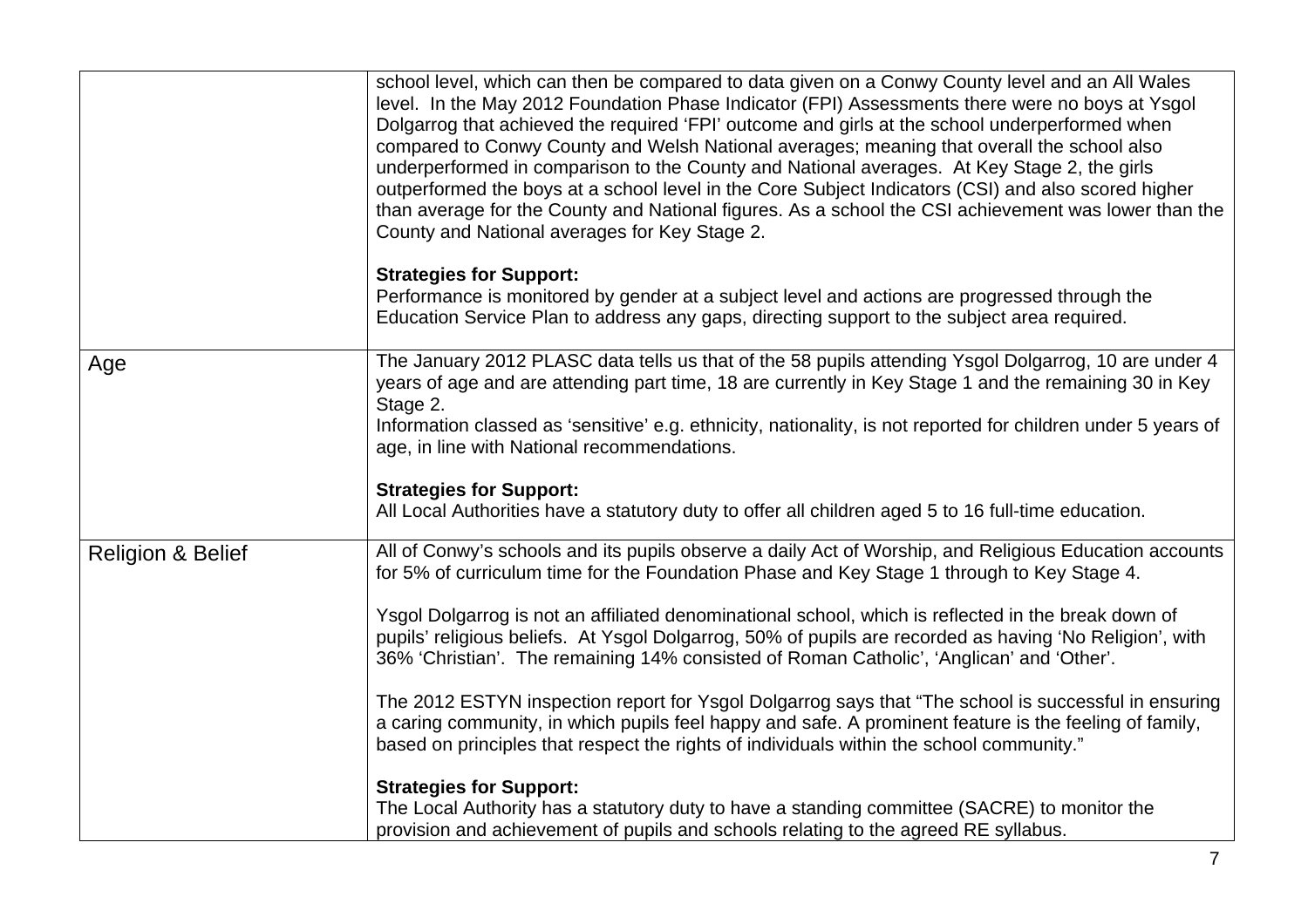| <b>Sexual Orientation</b>        | Not applicable                                                                                                                                                                                                                                                                                                                                                                                                                                                                        |
|----------------------------------|---------------------------------------------------------------------------------------------------------------------------------------------------------------------------------------------------------------------------------------------------------------------------------------------------------------------------------------------------------------------------------------------------------------------------------------------------------------------------------------|
| <b>Gender Reassignment</b>       | Not applicable                                                                                                                                                                                                                                                                                                                                                                                                                                                                        |
| Marriage & Civil Partnership     | Not applicable                                                                                                                                                                                                                                                                                                                                                                                                                                                                        |
| <b>Pregnancy &amp; Maternity</b> | Not applicable                                                                                                                                                                                                                                                                                                                                                                                                                                                                        |
| <b>Welsh Language</b>            | A full 'Language Impact Assessment' has been completed for the Caerhun & Trefriw Area.                                                                                                                                                                                                                                                                                                                                                                                                |
| Other (please state)             | Socio-economic factors have been considered in the 'Community Impact Assessment' completed for<br>the Caerhun & Trefriw Area.                                                                                                                                                                                                                                                                                                                                                         |
|                                  | There are 11 pupils who are currently eligible for free school meals at Ysgol Dolgarrog, with 10 pupils<br>receiving a free school meal on the PLASC Census day. The Welsh Government place schools in<br>families taking account of indicators of deprivation. Local Authorities then have a duty to monitor and<br>evaluate school performance within these families to appropriately direct support to reduce the<br>deprivation gap. This supports the WG Child Poverty Strategy. |
|                                  | In relation to similar schools in Wales, in terms of the percentage of pupils receiving free school meals,<br>Ysgol Dolgarrog's performance in both the Foundation Phase FPIs for 2012 and Key Stage 2 CSIs has<br>in the main been below the median (the lower 50%).                                                                                                                                                                                                                 |
|                                  | According to Welsh Government guidelines any data based on less than 5 pupils are suppressed to<br>remove the risk of accidental disclosure of an individual pupil's results.                                                                                                                                                                                                                                                                                                         |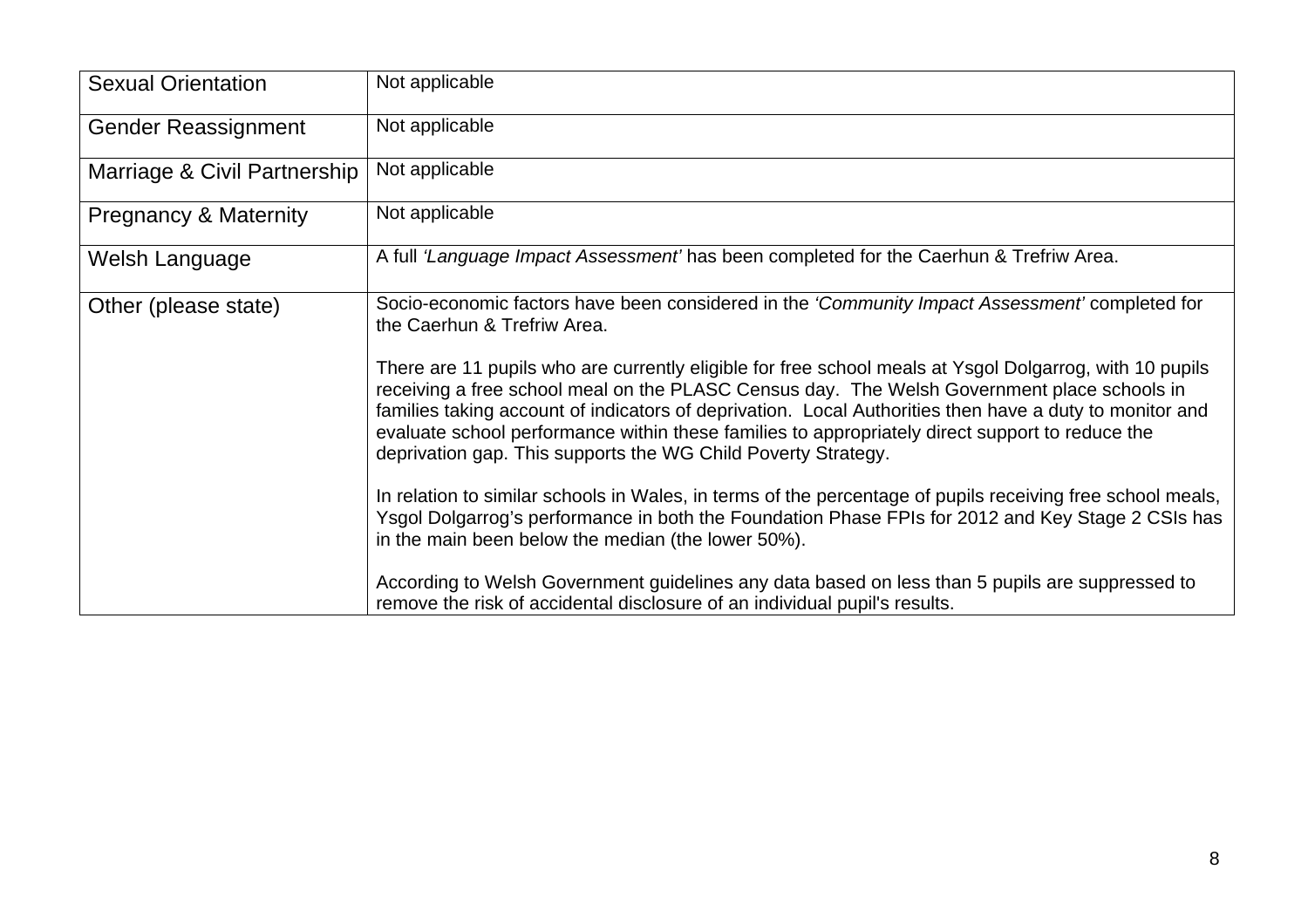| <b>Ysgol Tal Y Bont</b> |                                                                                                                                                                                                                                                                                                                                                                                                                                                                                          |
|-------------------------|------------------------------------------------------------------------------------------------------------------------------------------------------------------------------------------------------------------------------------------------------------------------------------------------------------------------------------------------------------------------------------------------------------------------------------------------------------------------------------------|
| <b>Protected Group</b>  | Relevance of the policy / practice by protected characteristic                                                                                                                                                                                                                                                                                                                                                                                                                           |
| Race                    | The January 2012 PLASC data tells us that 97% of Ysgol Tal Y Bont pupils are 'White British', the<br>information for the remainder was categorised as 'Refused'. Of the pupils at Ysgol Tal Y Bont 64% are<br>'Welsh', the remaining 36% are either 'English' or 'British'.                                                                                                                                                                                                              |
|                         | The ESTYN inspection report from July 2010 states that "The progress that pupils of all ages make in<br>their personal, social and moral development is good. They behave responsibly, are considerate of<br>each others' feelings and needs and socialize and play happily. Across the school, pupils respect the<br>diversity of beliefs, attitudes and cultural and social traditions of others."                                                                                     |
|                         | The data from the 2012 PLASC returns confirms that there are currently no pupils at Ysgol Tal Y Bont<br>that receive support for English as an Additional Language.                                                                                                                                                                                                                                                                                                                      |
|                         | The annual School September Stats figures show that there has only been one reportable case of<br>bullying at the school over the past 3 years.                                                                                                                                                                                                                                                                                                                                          |
|                         | <b>Strategies for Support:</b><br>Conwy Education Services provides support for children for whom English is not their 1 <sup>st</sup> language<br>through the 'English as an Additional Language' team (provided in partnership with Denbighshire<br>Authority).                                                                                                                                                                                                                        |
|                         | Conwy has excellent guidelines and procedures in the context of "anti-bullying", with effective<br>strategies to address identification, intervention and recording of bullying incidents. A proactive<br>training conference for anti-bullying co-ordinators and school council members focused upon "working<br>together" to address anti-bullying issues in the primary sector whilst secondary representatives<br>concentrated on e-safety, homophobic and sexual harassment issues. |
| <b>Disability</b>       | There are currently no pupils at Ysgol Tal Y Bont who have a Statement of Special Needs, which is<br>confirmed by the January 2012 PLASC data. There are 10 pupils who do currently receive some<br>support for Additional Learning Needs. The needs of these pupils vary amongst the following categories;<br>'School Action' and 'School Action Plus'.<br>The ESTYN inspection notes that "The quality of provision for pupils with ALN is good and fully                              |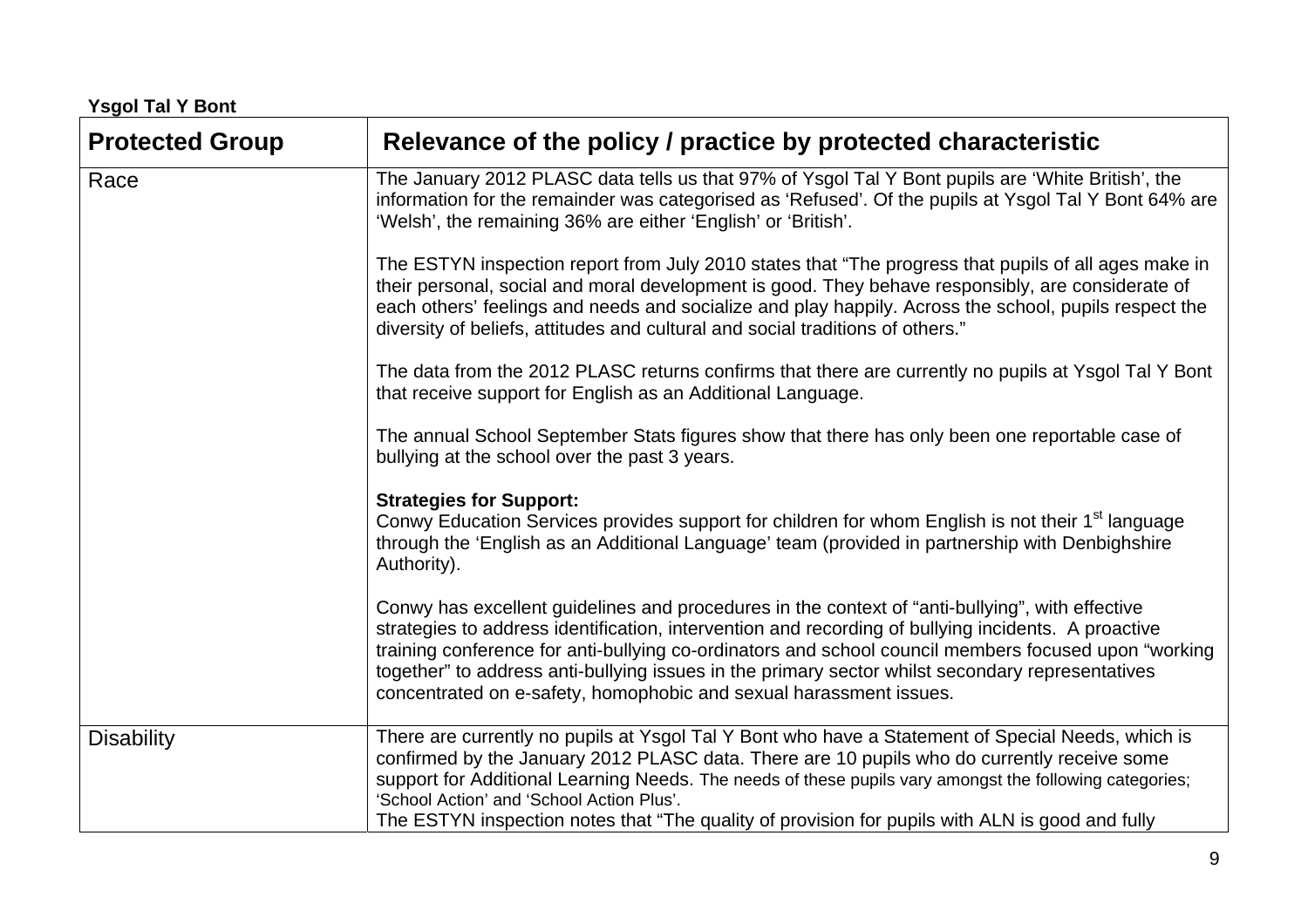|            | conforms to the Code of Practice. The school identifies pupils' needs early and intervenes when<br>necessary. Equal opportunities are ensured for all pupils."                                                                                                                                                                                                                                                                                                                                                                                                                                                                                                                                                                                                                                                                                          |
|------------|---------------------------------------------------------------------------------------------------------------------------------------------------------------------------------------------------------------------------------------------------------------------------------------------------------------------------------------------------------------------------------------------------------------------------------------------------------------------------------------------------------------------------------------------------------------------------------------------------------------------------------------------------------------------------------------------------------------------------------------------------------------------------------------------------------------------------------------------------------|
|            | <b>Strategies for Support:</b><br>The Council's ALN Service has 6 interrelated Service Areas; Administrative Support Team, Sensory<br>Service/Speech & Language Service/Curriculum Inclusion Teachers, Learning Support Service<br>(Dyslexia), Teaching Assistance Service, Autistic Spectrum Disorder Service & Educational<br>Psychology Service. They are committed to developing policies and practices that ensure equality of<br>educational opportunity and access, safeguarding vulnerable pupils; and focusing on raising the<br>achievement of all learners and increasing their participation in their schools and local communities<br>(Inclusion and Pupil Support). The Service is delivered within Conwy's 7 Secondary schools, 59<br>Primary schools, 1 Special School and 6 Pupil Referral Units.                                      |
| <b>Sex</b> | (PLASC 2012) As of January 2012 Ysgol Tal Y Bont has 38 full time pupils attending, of which 18 are<br>boys and 20 are girls.                                                                                                                                                                                                                                                                                                                                                                                                                                                                                                                                                                                                                                                                                                                           |
|            | To see whether boys or girls perform any better than each other we can look at data at a school level,<br>which can then be compared to data given on a Conwy County level and an All Wales level. In the<br>May 2012 Foundation Phase Indicator (FPI) Assessments girls at Ysgol Tal Y Bont achieved higher<br>than boys at the required 'FPI' outcome in School, County and Welsh National levels. Both boys and<br>girls at the school underperformed when compared to Conwy County and Welsh National averages;<br>meaning that overall the school also underperformed in comparison to the County and National<br>averages. At Key Stage 2, neither girls nor boys at the school performed better than each other and<br>they did all outperform in comparison to the County and National averages scores in the Core Subject<br>Indicators (CSI). |
|            | <b>Strategies for Support:</b><br>Performance is monitored by gender at a subject level and actions are progressed through the<br>Education Service Plan to address any gaps, directing support to the subject area required.                                                                                                                                                                                                                                                                                                                                                                                                                                                                                                                                                                                                                           |
| Age        | According to the January 2012 PLASC data there are currently 16 full time pupils in Key Stage 1 and<br>22 full time pupils in Key Stage 2 at Ysgol Tal Y Bont. The school currently has no part time pupils.                                                                                                                                                                                                                                                                                                                                                                                                                                                                                                                                                                                                                                            |
|            | <b>Strategies for Support:</b><br>All Local Authorities have a statutory duty to offer all children aged 5 to 16 full-time education.                                                                                                                                                                                                                                                                                                                                                                                                                                                                                                                                                                                                                                                                                                                   |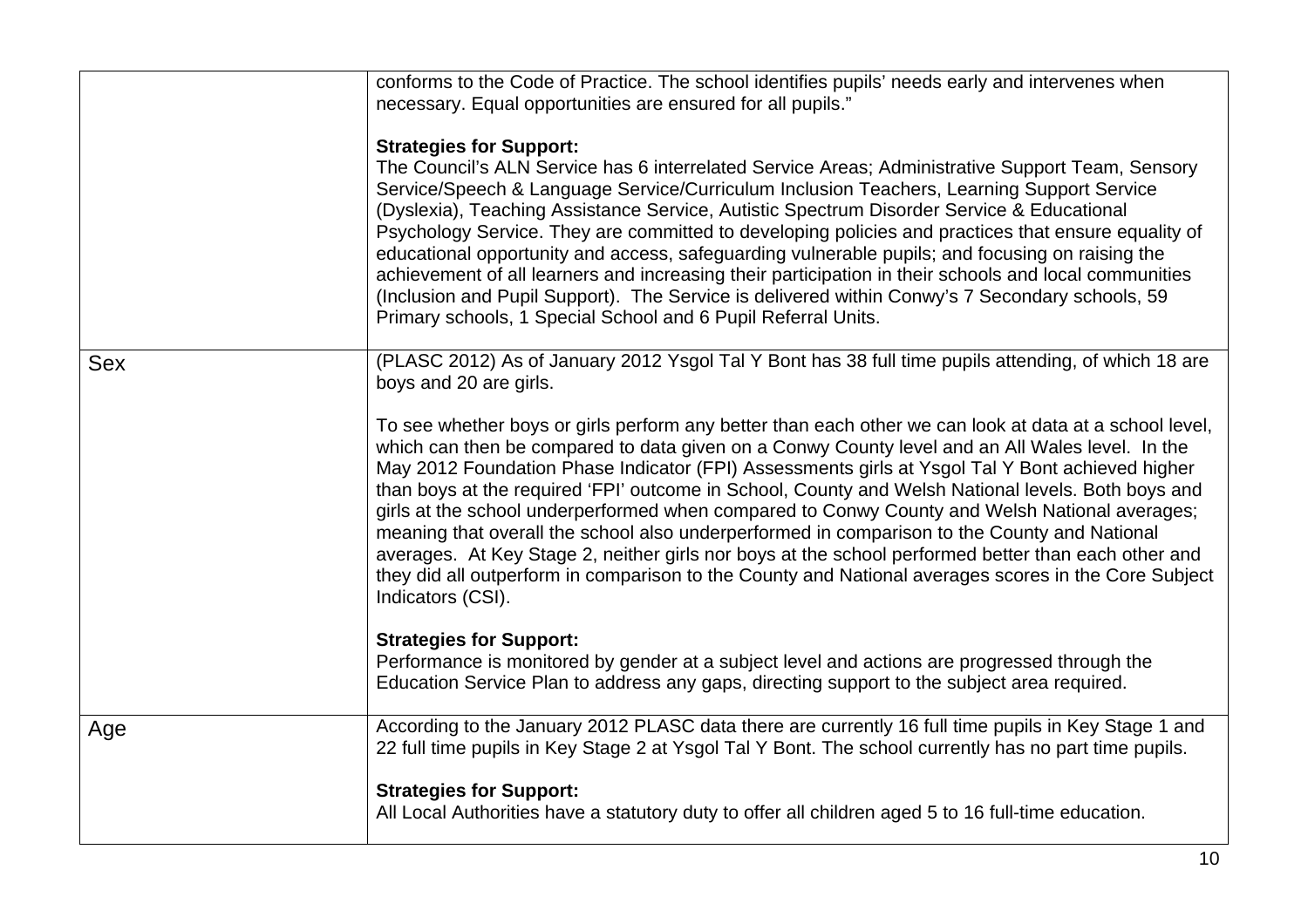| <b>Religion &amp; Belief</b>     | All of Conwy's schools and its pupils observe a daily act of worship, and Religious Education accounts<br>for 5% of Curriculum time for the Foundation Phase and Key Stage 1 through to Key Stage 4.<br>Ysgol Tal y Bont is not an affiliated denominational school, which is reflected in the breakdown of<br>pupils' religious beliefs. 45% are recorded as having 'No Religion', with 39% 'Christian'. The<br>remaining 16% consisted of 'Methodist' and Other Religion'.<br>The Estyn Inspection report from July 2010 confirms that: "Across the school the pupils respect the<br>diversity of beliefs, attitudes and cultural and social traditions of others".<br><b>Strategies for Support:</b><br>The Local Authority has a statutory duty to have a standing committee (SACRE) to monitor the |
|----------------------------------|---------------------------------------------------------------------------------------------------------------------------------------------------------------------------------------------------------------------------------------------------------------------------------------------------------------------------------------------------------------------------------------------------------------------------------------------------------------------------------------------------------------------------------------------------------------------------------------------------------------------------------------------------------------------------------------------------------------------------------------------------------------------------------------------------------|
|                                  | provision and achievement of pupils and schools relating to the agreed RE syllabus.                                                                                                                                                                                                                                                                                                                                                                                                                                                                                                                                                                                                                                                                                                                     |
| <b>Sexual Orientation</b>        | Not applicable                                                                                                                                                                                                                                                                                                                                                                                                                                                                                                                                                                                                                                                                                                                                                                                          |
| <b>Gender Reassignment</b>       | Not applicable                                                                                                                                                                                                                                                                                                                                                                                                                                                                                                                                                                                                                                                                                                                                                                                          |
| Marriage & Civil Partnership     | Not applicable                                                                                                                                                                                                                                                                                                                                                                                                                                                                                                                                                                                                                                                                                                                                                                                          |
| <b>Pregnancy &amp; Maternity</b> | Not applicable                                                                                                                                                                                                                                                                                                                                                                                                                                                                                                                                                                                                                                                                                                                                                                                          |
| <b>Welsh Language</b>            | A full 'Language Impact Assessment' has been completed for the Caerhun & Trefriw Area.                                                                                                                                                                                                                                                                                                                                                                                                                                                                                                                                                                                                                                                                                                                  |
| Other (please state)             | Socio-economic factors have been considered in the 'Community Impact Assessment' completed for<br>the Caerhun & Trefriw Area                                                                                                                                                                                                                                                                                                                                                                                                                                                                                                                                                                                                                                                                            |
|                                  | There are 8 pupils in Ysgol Tal y Bont eligible for free school meals with all 8 pupils receiving a free<br>school meal on the PLASC Census day.                                                                                                                                                                                                                                                                                                                                                                                                                                                                                                                                                                                                                                                        |
|                                  | The WG place schools in families taking account of indicators of deprivation. Local Authorities then<br>have a duty to monitor and evaluate school performance within these families to appropriately direct<br>support to reduce the deprivation gap. This supports the WG Child Poverty Strategy.                                                                                                                                                                                                                                                                                                                                                                                                                                                                                                     |
|                                  | In relation to similar schools in Wales, in terms of the percentage of pupils receiving free school<br>meals, Ysgol Tal Y Bont's performance in the Foundation Phase FPIs for 2012 is below the median                                                                                                                                                                                                                                                                                                                                                                                                                                                                                                                                                                                                  |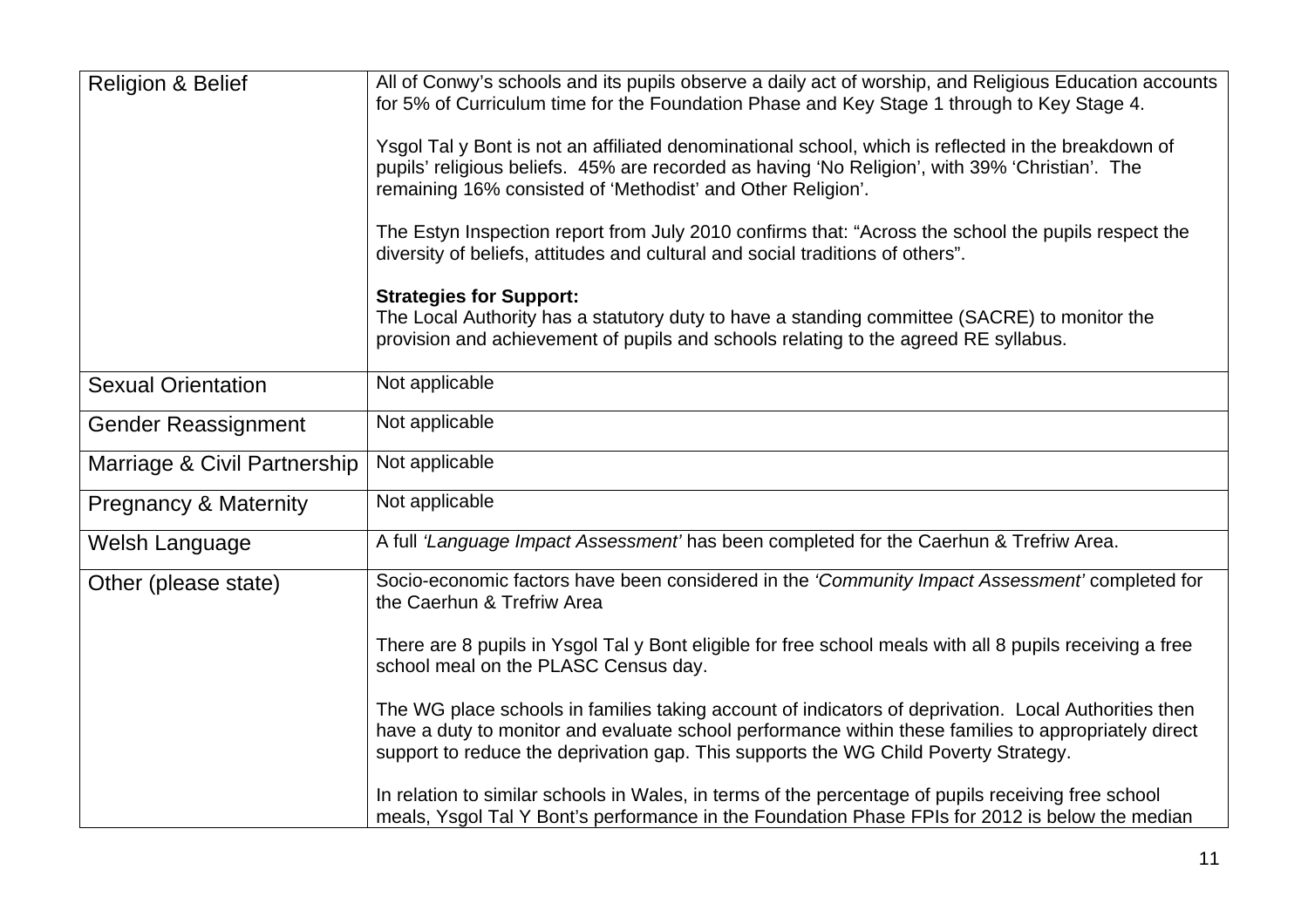| (the lower 50%). For Key Stage 2 CSIs Ysgol Tal Y Bont's performance is above the median figure<br>(the higher $50\%$ ).                                                      |
|-------------------------------------------------------------------------------------------------------------------------------------------------------------------------------|
| According to Welsh Government guidelines any data based on less than 5 pupils are suppressed to<br>remove the risk of accidental disclosure of an individual pupil's results. |

### **Ysgol Trefriw**

| <b>Protected Group</b> | Relevance of the policy / practice by protected characteristic                                                                                                                                                                                                                                                                                                                                                                                                                           |
|------------------------|------------------------------------------------------------------------------------------------------------------------------------------------------------------------------------------------------------------------------------------------------------------------------------------------------------------------------------------------------------------------------------------------------------------------------------------------------------------------------------------|
| Race                   | The PLASC 2012 data for Ysgol Trefriw tells us that 92% of its pupils are 'White British', the remaining<br>8% are either 'Other White' and 'Spanish'.<br>Of the 39 pupils at Ysgol Trefriw 56% are 'Welsh', 36% are 'British' and the remaining 8% are 'English'<br>and 'Other'.                                                                                                                                                                                                        |
|                        |                                                                                                                                                                                                                                                                                                                                                                                                                                                                                          |
|                        | The report from the June 2008 Estyn Inspection states that "All pupils are given equal opportunities,<br>and they have opportunities to experience cultures of different countries. Recognition of diversity and<br>social inclusion forms part of the life and values of the school and this is reflected in pupils' conduct."                                                                                                                                                          |
|                        | Based on the PLASC figures from January 2012 there are currently 2 pupils at Ysgol Trefriw who<br>receive support for English as an Additional Language.                                                                                                                                                                                                                                                                                                                                 |
|                        | According to the annual September Stats returns there have been no instances of reported bullying at<br>Ysgol Trefriw over the past 3 years.                                                                                                                                                                                                                                                                                                                                             |
|                        | <b>Strategies for Support:</b><br>Conwy Education Services provides support for children for whom English is not their 1 <sup>st</sup> language<br>through the 'English as an Additional Language' team (provided in partnership with Denbighshire<br>Authority).                                                                                                                                                                                                                        |
|                        | Conwy has excellent guidelines and procedures in the context of "anti-bullying", with effective<br>strategies to address identification, intervention and recording of bullying incidents. A proactive<br>training conference for anti-bullying co-ordinators and school council members focused upon "working<br>together" to address anti-bullying issues in the primary sector whilst secondary representatives<br>concentrated on e-safety, homophobic and sexual harassment issues. |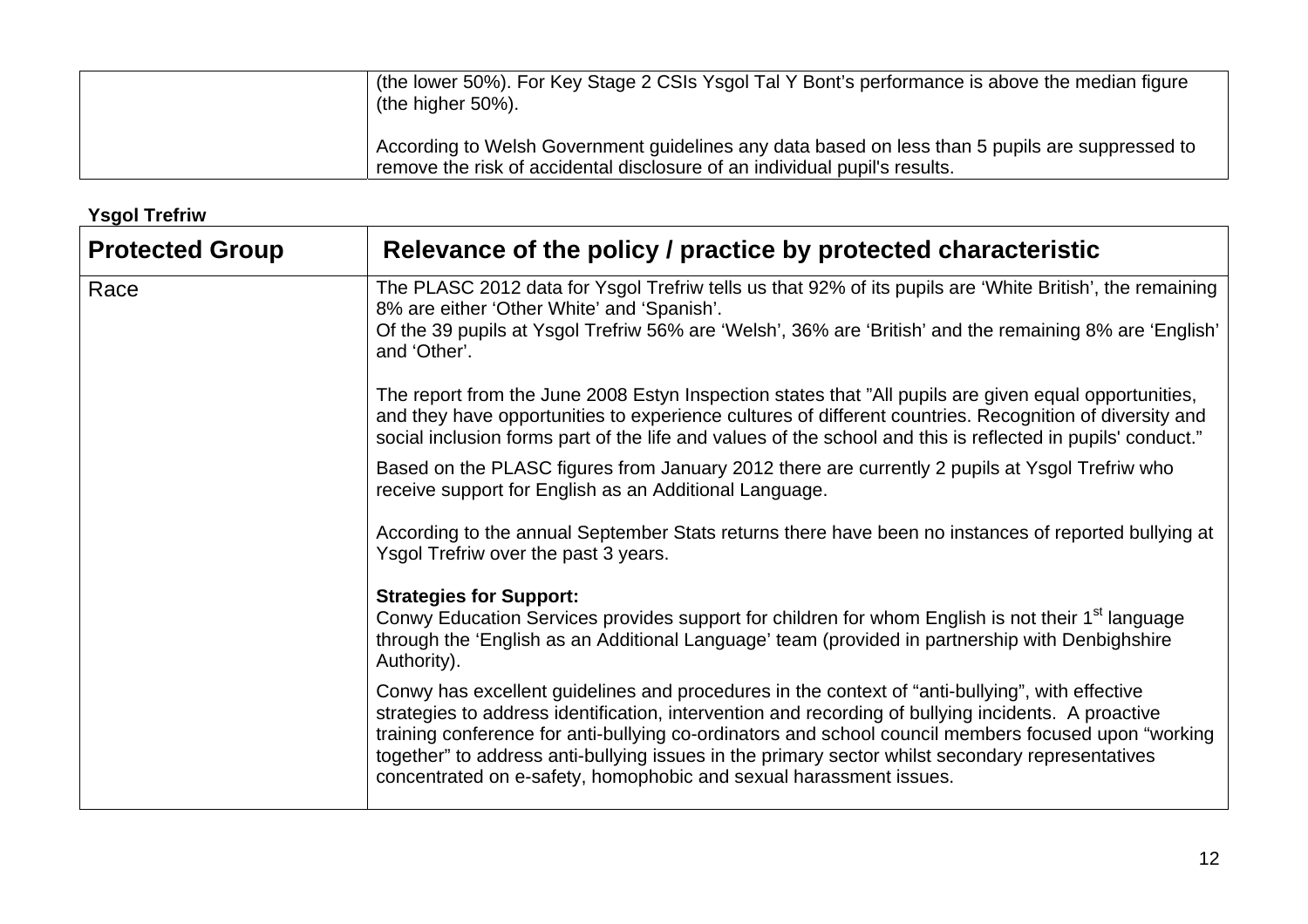| <b>Disability</b> | (PLASC 2012) In Ysgol Trefriw there are 13 pupils who receive some support for Additional Learning<br>Needs. The needs of these pupils vary amongst the following categories 'School Action' and 'School<br>Action Plus'. Of the 13 pupils receiving support 7 are boys and 6 are girls. At the time of the January<br>PLASC return there were no pupils at Ysgol Trefriw who have a Statement of Special Needs.                                                                                                                                                                                                                                                                                                                                                                                                   |  |  |  |  |
|-------------------|--------------------------------------------------------------------------------------------------------------------------------------------------------------------------------------------------------------------------------------------------------------------------------------------------------------------------------------------------------------------------------------------------------------------------------------------------------------------------------------------------------------------------------------------------------------------------------------------------------------------------------------------------------------------------------------------------------------------------------------------------------------------------------------------------------------------|--|--|--|--|
|                   | The 2008 ESTYN inspection tells us that "The provision for pupils with ALN is good. The co-ordinator<br>who has assumed responsibility during recent months, cooperates effectively with the teachers to<br>ensure that pupils' needs are identified early."                                                                                                                                                                                                                                                                                                                                                                                                                                                                                                                                                       |  |  |  |  |
|                   | <b>Strategies for Support:</b><br>The Council's ALN Service has 6 interrelated Service Areas; Administrative Support Team, Sensory<br>Service/Speech & Language Service/Curriculum Inclusion Teachers, Learning Support Service<br>(Dyslexia), Teaching Assistance Service, Autistic Spectrum Disorder Service & Educational<br>Psychology Service. They are committed to developing policies and practices that ensure equality of<br>educational opportunity and access, safeguarding vulnerable pupils; and focusing on raising the<br>achievement of all learners and increasing their participation in their schools and local communities<br>(Inclusion and Pupil Support). The Service is delivered within Conwy's 7 Secondary schools, 59<br>Primary schools, 1 Special School and 6 Pupil Referral Units. |  |  |  |  |
| <b>Sex</b>        | Ysgol Trefriw has 36 full time pupils attending, 17 are boys and 19 are girls.                                                                                                                                                                                                                                                                                                                                                                                                                                                                                                                                                                                                                                                                                                                                     |  |  |  |  |
|                   | In order to establish whether boys or girls perform any better than each other we can look at data on a<br>school level, which can then be compared to data given on a Conwy County level and an All Wales<br>level. In the May 2012 Foundation Phase Indicator (FPI) Assessments girls outperformed boys as well<br>as achieving higher than the County and National averages. However the overall performance for the<br>school is lower than both the Conwy County and Welsh National averages.                                                                                                                                                                                                                                                                                                                 |  |  |  |  |
|                   | In Key Stage 2 boys and girls perform equally well across the Corse Subject Indicators (CSI) and the<br>performance in all areas exceeds both the County and National CSI averages.                                                                                                                                                                                                                                                                                                                                                                                                                                                                                                                                                                                                                                |  |  |  |  |
|                   | The report from the school's previous Estyn Inspection in 2008 points out that "When analysing the<br>data for key stages 1 and 2 over the last few years, there is no obvious pattern that appears regarding<br>the performances of boys, in comparison with the performances of girls."                                                                                                                                                                                                                                                                                                                                                                                                                                                                                                                          |  |  |  |  |
|                   | <b>Strategies for Support:</b><br>Performance is monitored by gender at a subject level and actions are progressed through the<br>Education Service Plan to address any gaps, directing support to the subject area required.                                                                                                                                                                                                                                                                                                                                                                                                                                                                                                                                                                                      |  |  |  |  |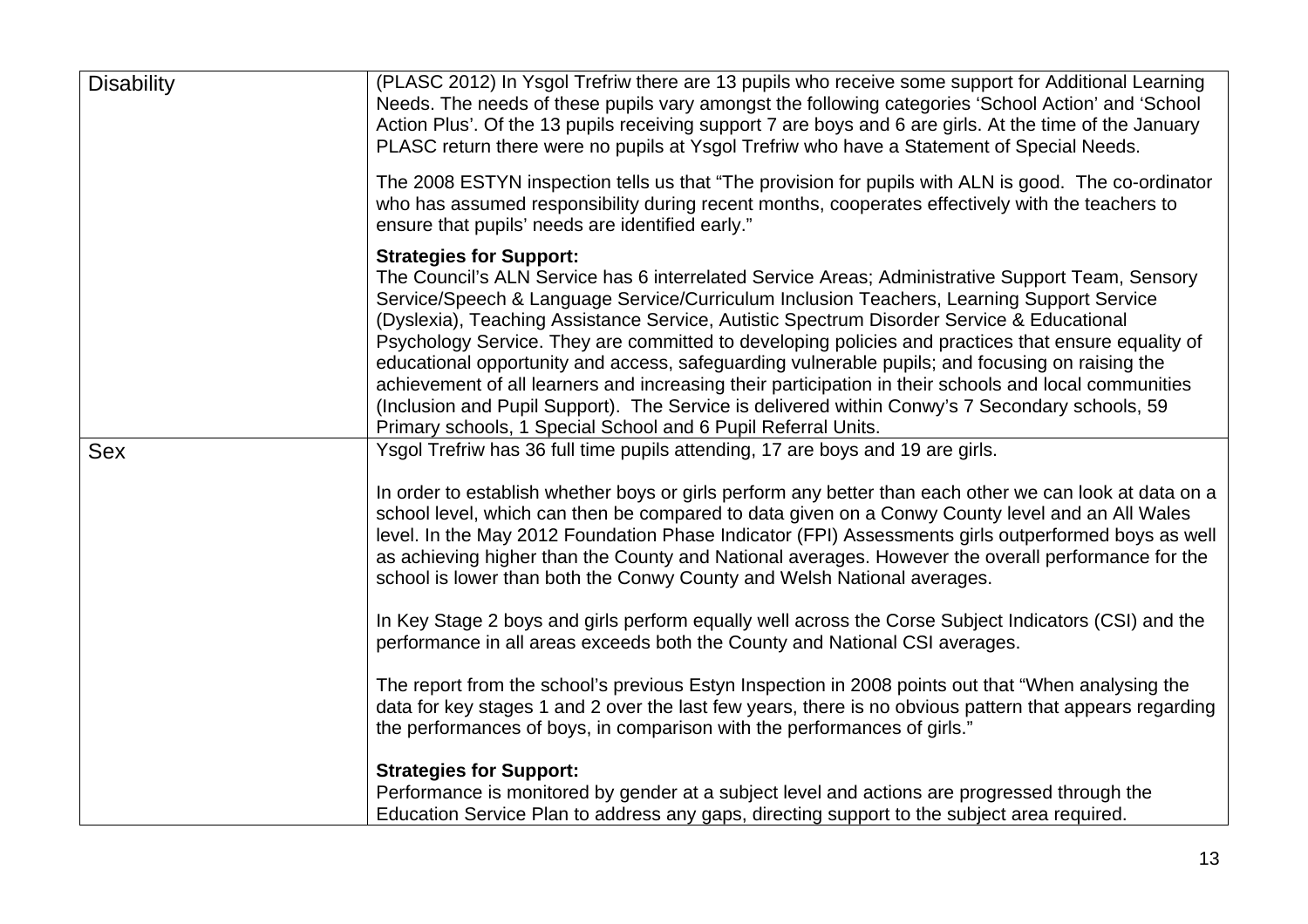| Age                              | According to the January 2012 PLASC data there are currently 36 full time pupils attending Ysgol<br>Trefriw. There are 12 pupils in Key Stage 1 and 24 full time pupils in Key Stage 2. The school<br>currently has 3 part time pupils.<br><b>Strategies for Support:</b> |  |  |  |  |  |
|----------------------------------|---------------------------------------------------------------------------------------------------------------------------------------------------------------------------------------------------------------------------------------------------------------------------|--|--|--|--|--|
|                                  | All Local Authorities have a statutory duty to offer all children aged 5 to 16 full-time education.                                                                                                                                                                       |  |  |  |  |  |
| <b>Religion &amp; Belief</b>     | All of Conwy's schools and its pupils observe a daily act of worship, and Religious Education accounts<br>for 5% of Curriculum time for the Foundation phase and Key Stage 1 through to Key Stage 4.                                                                      |  |  |  |  |  |
|                                  | Ysgol Trefriw is not an affiliated denominational school, which is reflected in the breakdown of pupils'<br>religious beliefs. 49% are recorded as 'Christian', with 25% as having 'No Religion', 18% 'Roman<br>Cathloic' and the remaining 8% recorded as 'Methodist'.   |  |  |  |  |  |
|                                  | The Estyn Inspection report from June 2008 confirms that: "Pupils make good progress in their<br>spiritual, social, moral and cultural development. They contribute confidently in sessions of collective<br>worship and can reflect quietly and appropriately."          |  |  |  |  |  |
|                                  | <b>Strategies for Support:</b><br>The Local Authority has a statutory duty to have a standing committee (SACRE) to monitor the<br>provision and achievement of pupils and schools relating to the agreed RE syllabus.                                                     |  |  |  |  |  |
| <b>Sexual Orientation</b>        | Not applicable                                                                                                                                                                                                                                                            |  |  |  |  |  |
| <b>Gender Reassignment</b>       | Not applicable                                                                                                                                                                                                                                                            |  |  |  |  |  |
| Marriage & Civil Partnership     | Not applicable                                                                                                                                                                                                                                                            |  |  |  |  |  |
| <b>Pregnancy &amp; Maternity</b> | Not applicable                                                                                                                                                                                                                                                            |  |  |  |  |  |
| <b>Welsh Language</b>            | A full 'Language Impact Assessment' has been completed for the Caerhun & Trefriw Area.                                                                                                                                                                                    |  |  |  |  |  |
| Other (please state)             | Socio-economic factors have been considered in the 'Community Impact Assessment' completed for<br>the Caerhun & Trefriw Area                                                                                                                                              |  |  |  |  |  |
|                                  | Of the pupils in Ysgol Trefriw that are eligible for free school meals, they all received a free school                                                                                                                                                                   |  |  |  |  |  |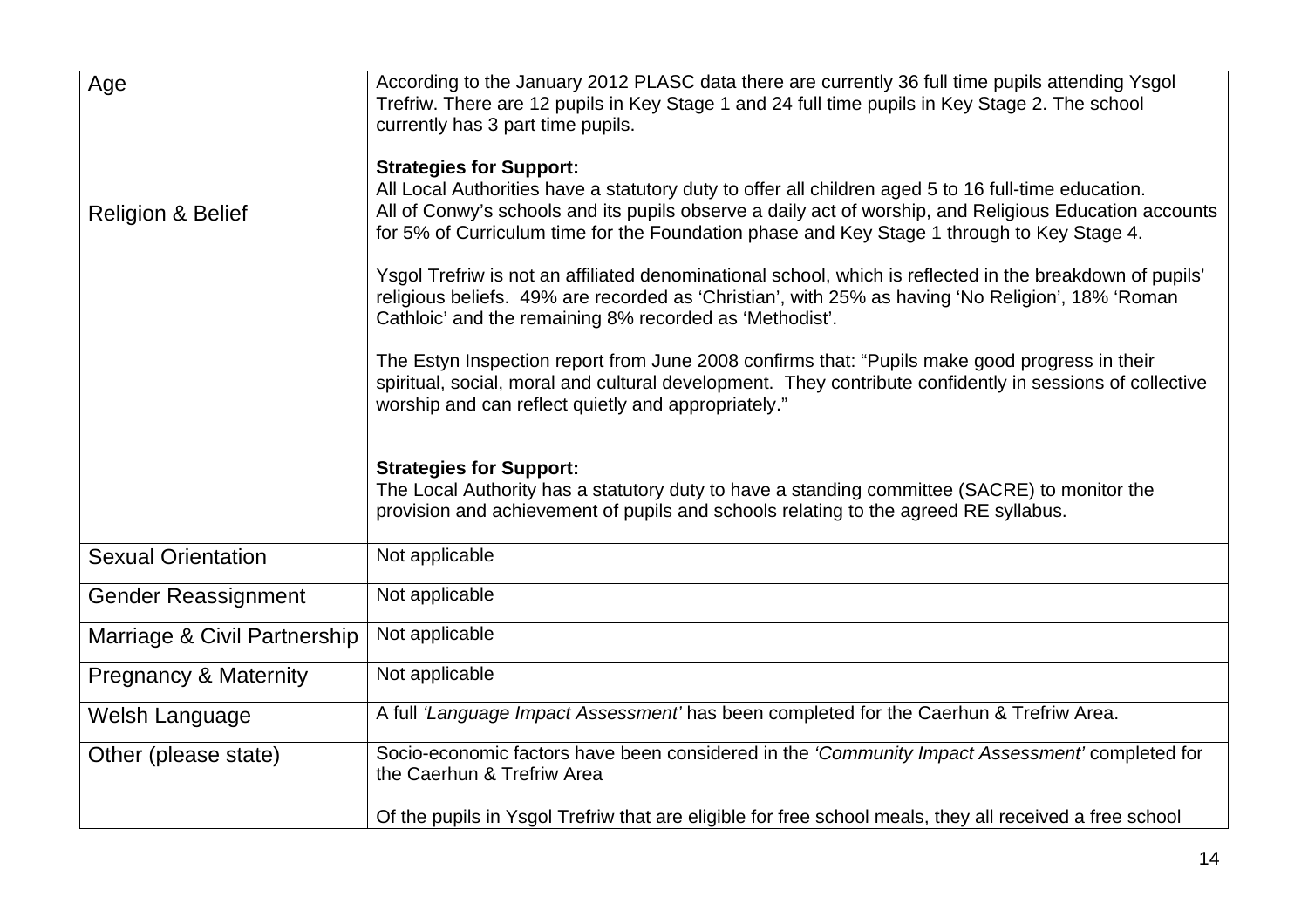| meal on the 2012 PLASC Census day.                                                                                                                                                                                                                                                                                           |
|------------------------------------------------------------------------------------------------------------------------------------------------------------------------------------------------------------------------------------------------------------------------------------------------------------------------------|
| The WG place schools in families taking account of indicators of deprivation. Local Authorities then<br>have a duty to monitor and evaluate school performance within these families to appropriately direct<br>support to reduce the deprivation gap. This supports the WG Child Poverty Strategy.                          |
| In relation to similar schools in Wales, in terms of the percentage of pupils receiving free school<br>meals, Ysgol Trefriw's performance in the Foundation Phase FPIs for 2012 is below the median (the<br>lower 50%). For Key Stage 2 CSIs Ysgol Trefriw's performance is above the median figure (the higher<br>$50\%$ ). |
| According to Welsh Government guidelines any data based on less than 5 pupils are suppressed to<br>remove the risk of accidental disclosure of an individual pupil's results.                                                                                                                                                |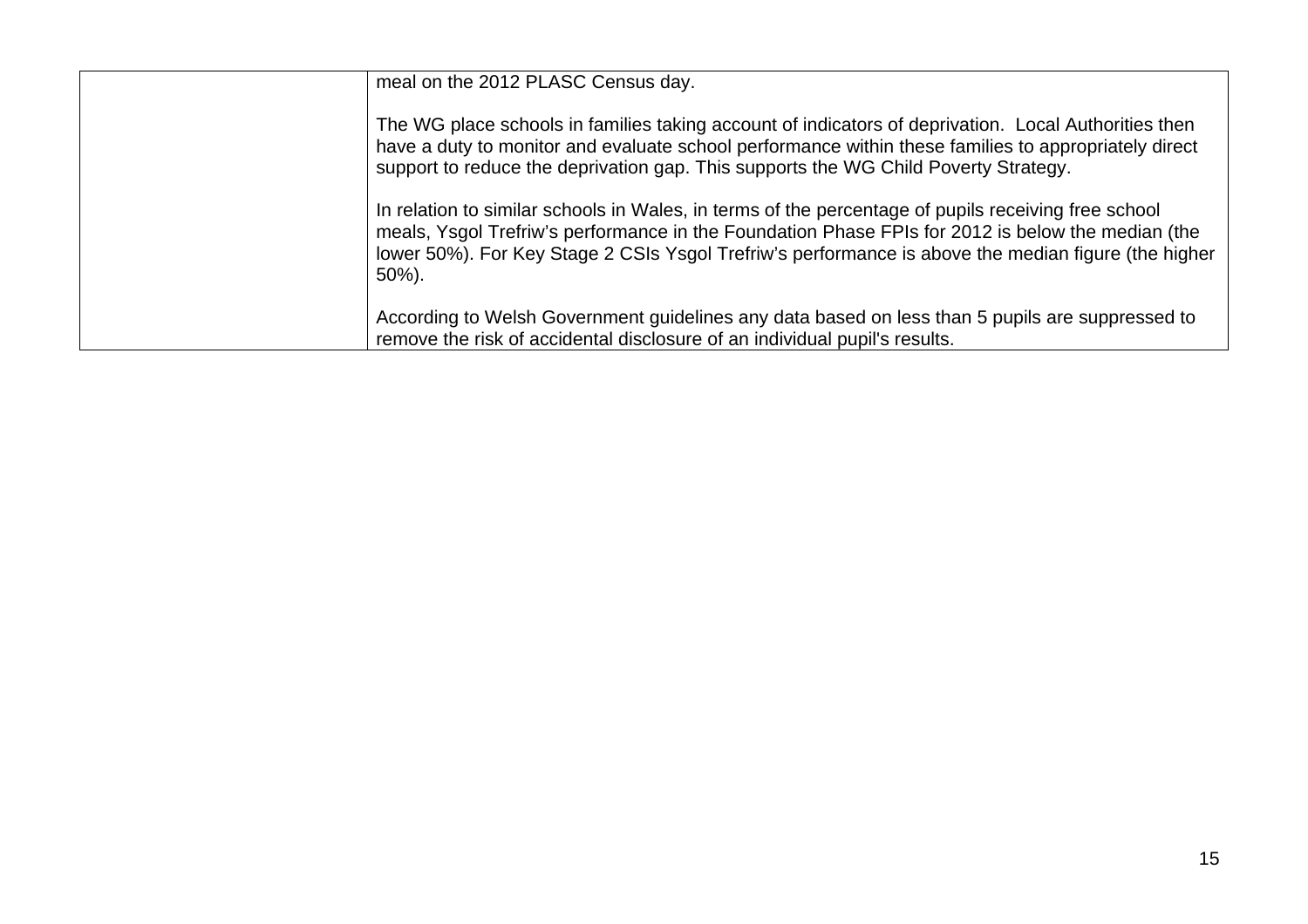6. Summarise the additional relevant data, research and performance management information you already have:

| Data / Information                                                                                                  | <b>Examples</b>              |
|---------------------------------------------------------------------------------------------------------------------|------------------------------|
| Statutory data returns (e.g. PLASC)                                                                                 | Initial EIA Screening        |
| <b>Internal September Statistical Return</b>                                                                        | Complaints                   |
| Specific data collections from schools (e.g. capacity)<br><b>ESTYN Inspections</b>                                  | <b>Compliments</b>           |
| Other Conwy Authority Services (e.g. Property Management & Asset Services (PMAS), Corporate                         | Service User data            |
| Improvement and Development Team)                                                                                   | <b>Service User Feedback</b> |
|                                                                                                                     | <b>Inspections or Audits</b> |
| <b>Research or Comparative Information</b>                                                                          | <b>Examples</b>              |
| Research (with government, other authorities, independent groups, professional bodies) is continually               | <b>Service User Surveys</b>  |
| undertaken to ensure we are aware of current developments and areas of good practice, ensuring a balanced           | <b>Studies by Government</b> |
| approach. Details of our research can be found on our web pages www.conwy.gov.uk/education and follow<br>the links. | departments or               |
|                                                                                                                     | professional bodies          |
| Comparative information is used throughout the project to provide a local community and whole authority             | Census data                  |
| perspective.                                                                                                        | Service based projects       |
|                                                                                                                     | and research                 |
|                                                                                                                     | <b>How Fair Is Wales</b>     |
|                                                                                                                     | (EHRC data)                  |

7. Have you complied with the duty to Engage as described at the start of this section and are you sufficiently informed to proceed?

| res |  |
|-----|--|
|     |  |

Yes  $\boxtimes$  No  $\Box$  (please cross as appropriate X) If Yes, please proceed to Step 3

If No, you may wish to consider pausing at this point while you undertake engagement activities (which you should add to your action plan – Step 6). Please incorporate any information you have obtained from this additional activity in the box below and state what the key findings were :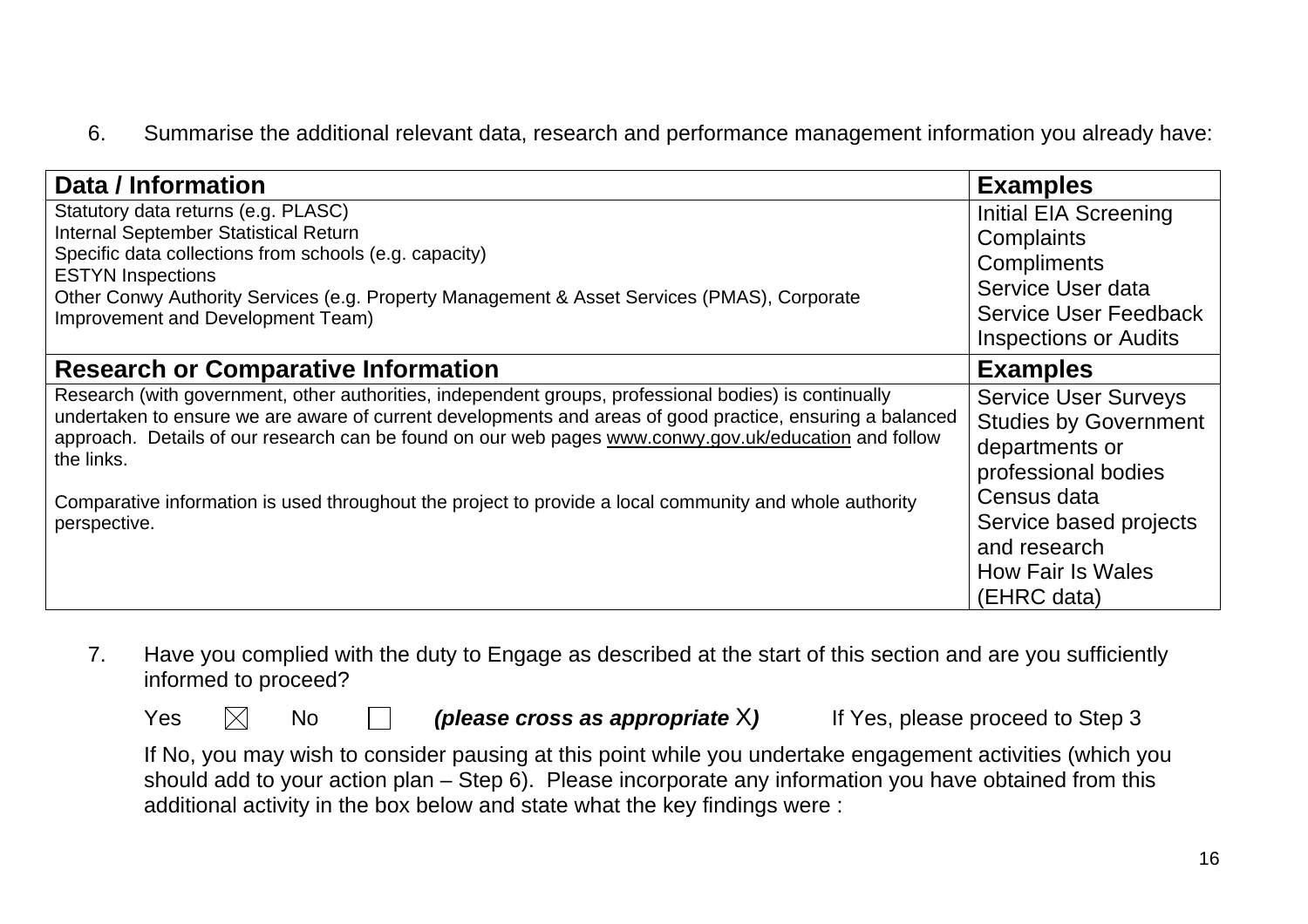# **STEP 3 - Procurement and Partnerships**

The public sector General Duty means all public authorities need to consider the needs of different groups when designing and delivering public services. This duty also applies to private sector organisations who deliver a public function on our behalf and we need to ensure that those organisations exercise those functions by ensuring our procurement and monitoring of those services complies with the General Duty.

8. Is this policy or practice to be carried out wholly or partly by contractors or in partnership with another organisation(s)?

Yes  $\Box$  No  $\boxtimes$  (please cross as appropriate X)

*If No, please proceed to Step 4* 

9. If yes, how will you comply with Equality, Human Rights and Welsh Language Legislation? Think about :

#### **Procurement**

- Setting out clear equality expectations in Tendering and Specification documentation
- On what you based your decisions in the award process
- That contract clauses cover legislative equality requirements
- Performance and Monitoring measures are included to monitor compliance

#### **Partnerships**

Who is responsible for :

- Equality Monitoring relevant data
- Equality Impact Assessment
- Delivering the actions from the EIA
- Ensuring that equality, human rights and Welsh Language legislation is complied with by all partners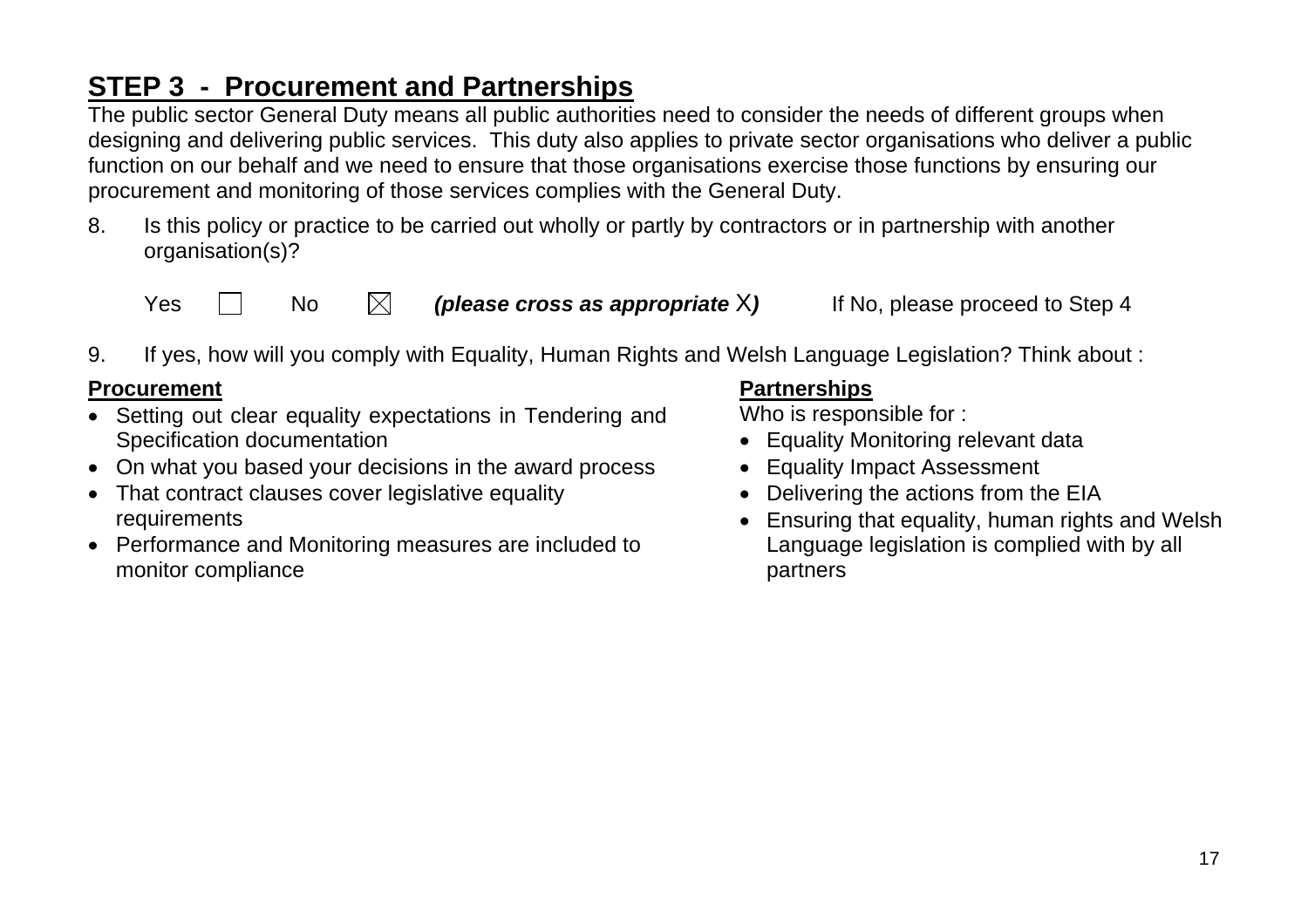### **STEP 4 - Assessing the Impact**

10. Is there any evidence of higher or lower take-up or satisfaction by any group(s), and if so, how is this explained?

No significant patterns of take up or satisfaction is revealed associated with a specific group or the community as a whole.

#### 11. Does the geography or demography of any groups reveal anything?

Analysis of the pupils attending the three schools in the Caerhun and Trefriw area reveals that there is some movement across the school catchment areas and local children are not always choosing to attend their local school, for reasons other than Language or Faith Based.

At Ysgol Dolgarrog 22% of its pupils live outside of the school catchment area. The majority of these pupils live in the catchment for Ysgol Tal y Bont. Conversely there were 9% of pupils living within the Dolgarrog catchment area who do not attend their local school, and in the main these pupils attend Ysgol Tal y Bont.

For Ysgol Tal y Bont there are 23% of pupils attending the school that live outside of the catchment area, most of these pupils live in the Ysgol Llangelynnin catchment. There are 44% of pupils living in the Tal y Bont catchment area and not choosing to attend their local school. Of these pupils the schools that they mainly attend are Ysgol Dolgarrog, Ysgol Llangelynnin and Ysgol Porth Y Felin.

There are only 3% of pupils at Ysgol Trefriw that attend from outside of the school catchment area; these pupils come from the Tal y Bont catchment area. There are 24% of pupils living in the Trefriw catchment area but are not choosing to attend their local school, the majority of these pupils are attending Ysgol Bro Gwydir with others attending schools across the County.

12. Do any rules or requirements or the way the policy or practice is delivered prevent or reduce the likelihood of any groups from use or access or are any other barriers created for them?

Eg: due to limited income, location, times of availability, access to buildings, information or language, eligibility rules, dress code, cultural issues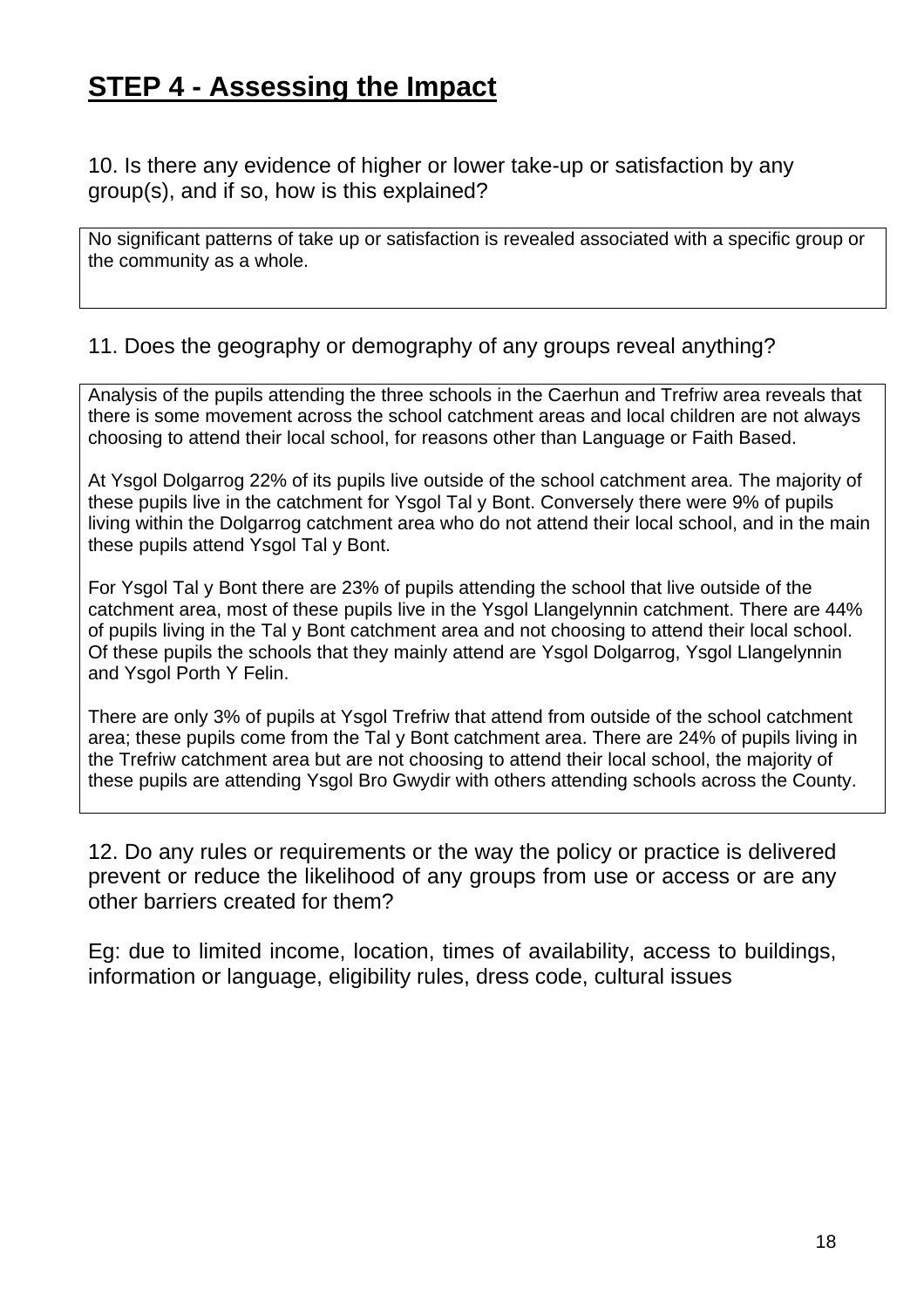#### **Community IA**

Across the three schools there are a variety of clubs including sports, dance, cooking and knitting club. Ysgol Dolgarrog currently have an After School Club and both Ysgol Tal Y Bont and Ysgol Trefriw have a breakfast club. Should the schools join together there is no reason to suggest that these clubs could not continue with the potential for increased participation. All of the schools partake in the Urdd Eisteddfod which again should not have any impact should any of the Options be taken forward.

Ysgol Dolgarrog and Ysgol Tal Y Bont both have external groups that use the school facilities. Should Option 1 be progressed there may be a slight negative impact on these groups, particularly in Ysgol Tal Y Bont as accessibility issues will have to be taken into consideration. However actions can be taken to mitigate this impact (i.e. use of other community facilities).

Both Ysgol Tal Y Bont and Ysgol Trefriw regularly use their respective village halls, this would suggest a negative impact under Option 1 as the communities would lose their schools. However when considering the project drivers the schools may possibly be at an advantage as there is the possibility of access to better facilities with Options 1, 3 and 4.

**Language IA** 

As the 3 schools are all currently Welsh Medium schools there should be no change in the use of language both in the classroom environment and in the playground whichever option is carried forward. With an amalgamated school there may well be the opportunity to further promote the use of the Welsh Language by one joint Governing Body having a clear policy to promote the first language welsh in the classroom and bilingualism outside of the classroom environment.

#### Transport IA

In respect of journey times, there may be an impact for some pupils as they will be living further away from their nearest school. However as these pupils, mainly in the Trefriw area, will be over 2 miles from the nearest appropriate school they would be eligible to receive free home to school transport.

13. Can any of these limitations be justified on the grounds of advancing equality of opportunity or fostering good relations between those who share a protected characteristic and those who do not?

In terms of the groups that use the school facilities or the community facilities that the schools currently use, there could be the opportunity for good relations to be formed as groups could collaborate and potentially with better facilities available new groups could be formed.

14. Do any of these limitations amount to unlawful discrimination?

 $Yes \t N$  No  $X$  Not Sure

#### *(please cross as appropriate* X*)*

If you answered Yes or Not Sure, please state on the table below, which protected group(s) it applies to and if possible explain why (including likely impact or effects of this proposed change):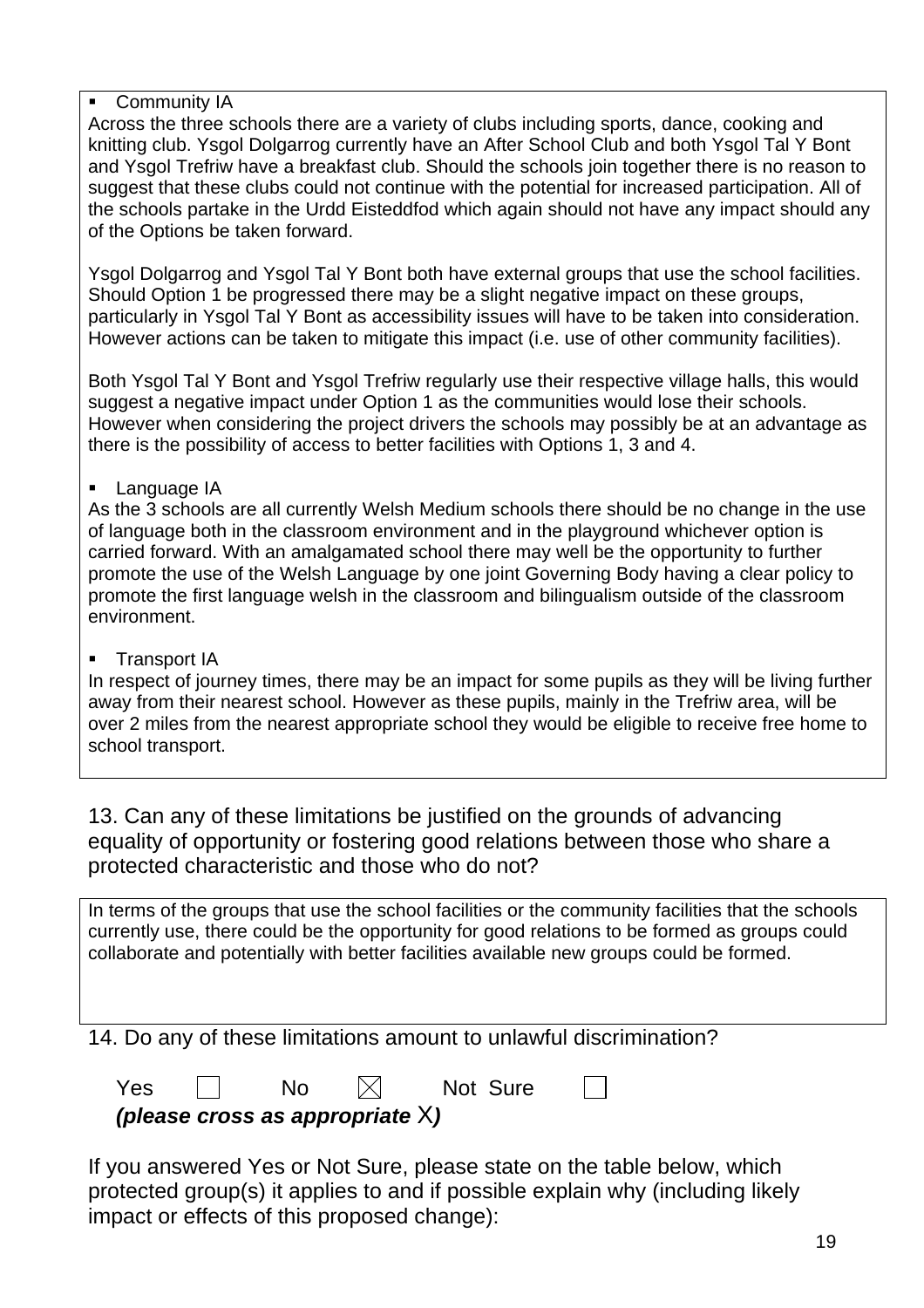| Race                                                  | <b>Black Minority Ethnic</b> |
|-------------------------------------------------------|------------------------------|
|                                                       | groups                       |
|                                                       | Gypsies / Travellers         |
|                                                       | Language                     |
| <b>Disability</b>                                     | <b>Mobility</b>              |
|                                                       | <b>Dexterity</b>             |
|                                                       | <b>Blind or Visually</b>     |
|                                                       | impaired                     |
|                                                       | Deaf or Hearing              |
|                                                       | impaired                     |
|                                                       | <b>Mental Health</b>         |
|                                                       | <b>Learning Disabilities</b> |
| <b>Sex</b>                                            | Men                          |
|                                                       | Women                        |
|                                                       |                              |
| Age                                                   | <b>Older People</b>          |
|                                                       | Children                     |
|                                                       | <b>Young People</b>          |
|                                                       |                              |
| <b>Religion &amp; Belief</b>                          | <b>Faith communities</b>     |
|                                                       |                              |
| <b>Sexual Orientation</b>                             | Gay                          |
|                                                       | Lesbian                      |
|                                                       | Bi-sexual                    |
|                                                       | Heterosexual                 |
|                                                       |                              |
| <b>Gender Reassignment</b>                            | A person who                 |
|                                                       | proposes to, starts or       |
|                                                       | has changed his or           |
|                                                       | her gender                   |
| Marriage & Civil Partnership                          |                              |
| <b>Pregnancy &amp; Maternity</b>                      |                              |
|                                                       |                              |
| Human Rights                                          | Right to Education,          |
|                                                       | <b>Private and Family</b>    |
|                                                       | Life, Protection of          |
|                                                       | property, etc                |
| <b>Welsh Speaking Communities</b>                     |                              |
|                                                       |                              |
| Other socially excluded groups or communities (please |                              |
| state)                                                |                              |
|                                                       |                              |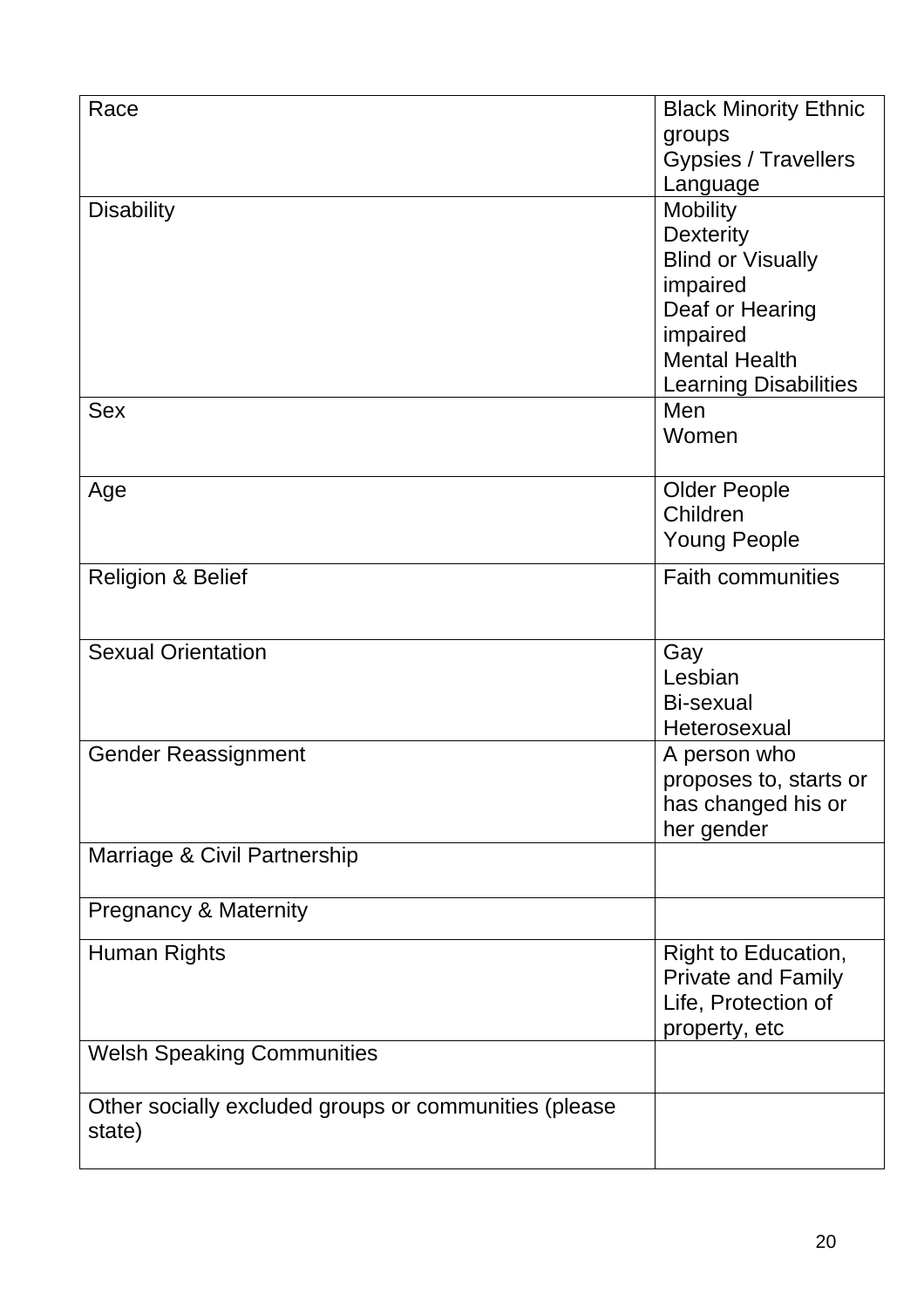15. If you answered No to Question 14, do the barriers and limitations amount to a differential impact for certain groups?

|     | <b>Yes</b>                                                                                              |           | No.<br>(please cross as appropriate $X$ ) |  | <b>Not Sure</b> |                                                                             |
|-----|---------------------------------------------------------------------------------------------------------|-----------|-------------------------------------------|--|-----------------|-----------------------------------------------------------------------------|
| 16. | If you answered Yes or Not Sure to Question 15, please give details in<br>the box below and explain why |           |                                           |  |                 |                                                                             |
|     |                                                                                                         |           |                                           |  |                 |                                                                             |
|     |                                                                                                         |           |                                           |  |                 | 17. Do you have enough information to make an informed judgement?           |
|     | Yes                                                                                                     | <b>No</b> |                                           |  |                 | (please cross as appropriate $X$ )                                          |
|     |                                                                                                         |           | If you answered Yes, please justify:      |  |                 |                                                                             |
|     |                                                                                                         |           |                                           |  |                 | Full Impact Assessments have been carried out in support of this report.    |
|     |                                                                                                         |           |                                           |  |                 | If you answered No, what information do you require about protected groups? |

18. Is it possible to get the information needed quickly and easily, or should data collection be included in the action plan? Please give details below:

Data is readily available, data sets have been completed as part of preparation work.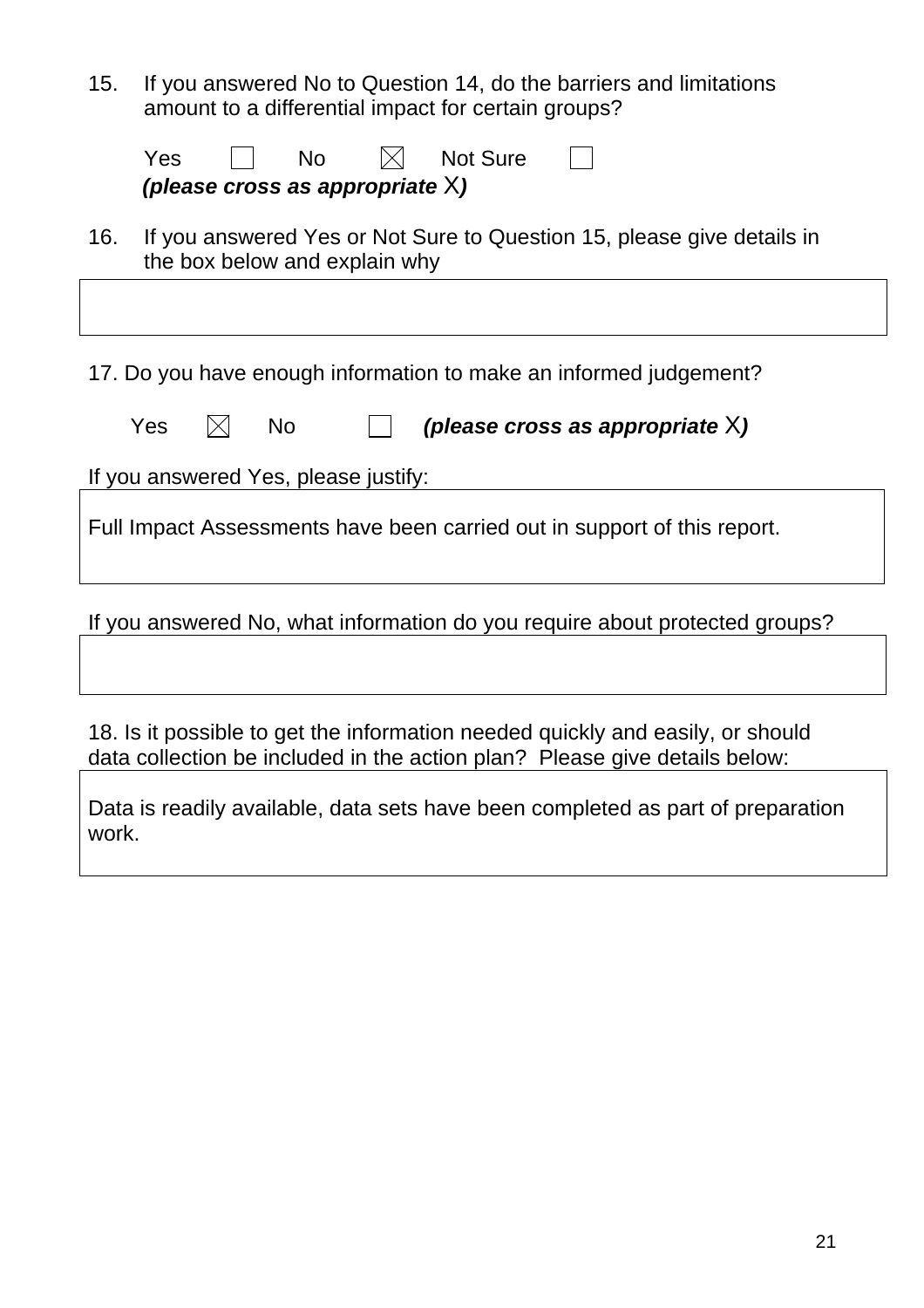# **STEP 5 – Dealing with Adverse or Unlawful Impact and Strengthening the Policy or Practice**

In this section, you will consider whether there are any measures to reduce or remove any adverse impact. You should also explore other ways of achieving the same goal and / or alternative means of delivering a service to meet the needs of different groups.

19. What measures can you introduce to the policy or practice which could reduce or remove any unlawful impact or disadvantage?

Specific actions to mitigate and address negative impacts are identified within the various Impact Assessments, will be progressed as appropriate through Phase 3, following the Cabinet decision on the best option for an area.

20. What measures could be included to strengthen the policy/practice and foster good relations and advance equality of opportunity?

Conwy Authority will continue to engage and consult with stakeholders throughout the project to ensure the needs and the wants of communities are balanced.

21. What actions could you take to achieve the same goal by an alternative means?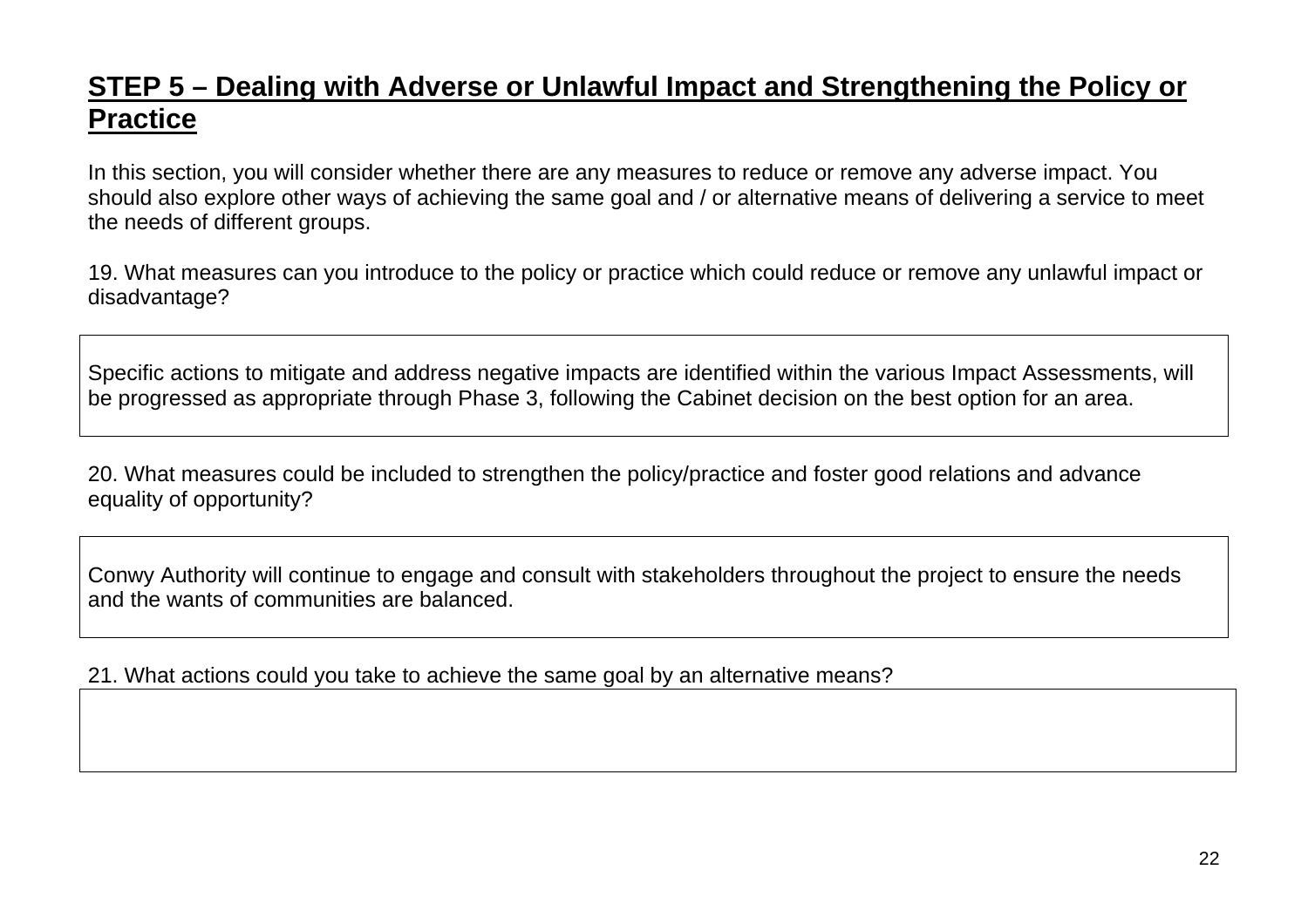# **STEP 6 – Action Plan**

Please outline below the actions you will take to progress your proposal. These might involve carrying out additional Engagement/Involvement activities, collecting Equality data where this was not readily available to help with this EIA, undertake data analysis from future data obtained to monitor the impact of this policy/practice on an ongoing basis, any actions you need to take to ensure procurement complies with the General Duty, any arrangements you need to put in place to monitor and review the impact of this policy/practice in future, and so on.

| <b>Action</b>                                                                                                                                     | Measure of<br><b>Success</b>                                         | Timeframe        | Lead<br><b>Responsibility</b>           | <b>Add to Service</b><br>Plan $(\check{v})$ |  |  |  |  |
|---------------------------------------------------------------------------------------------------------------------------------------------------|----------------------------------------------------------------------|------------------|-----------------------------------------|---------------------------------------------|--|--|--|--|
|                                                                                                                                                   | Actions to be taken before EIA and policy/practice can be signed off |                  |                                         |                                             |  |  |  |  |
| Share copy of the Equality Impact<br><b>Assessment with Conwy Education</b><br>Additional Learning Needs Service prior to<br>public consultation. |                                                                      | <b>June 2013</b> | Damian Hughes<br><b>Project Manager</b> |                                             |  |  |  |  |
| Actions after EIA and policy/practice signed off                                                                                                  |                                                                      |                  |                                         |                                             |  |  |  |  |
| Public consultation with key stakeholders for<br>the area.                                                                                        |                                                                      | <b>June 2013</b> | Damian Hughes<br><b>Project Manager</b> |                                             |  |  |  |  |
|                                                                                                                                                   |                                                                      |                  |                                         |                                             |  |  |  |  |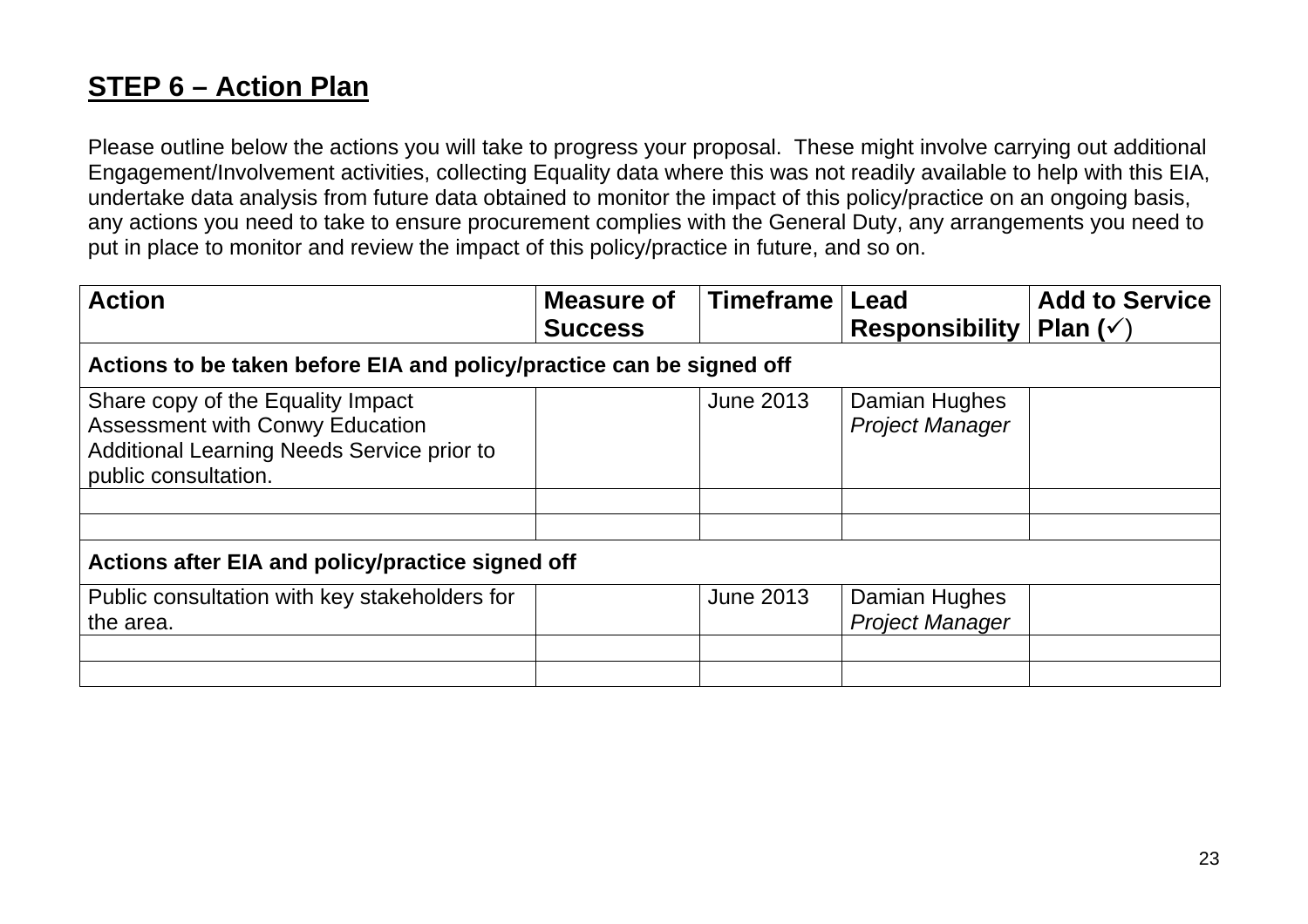### **STEP 7 – Decision To Proceed**

22. Using the information you have gathered in steps 1 – 5 above, please state on the table below whether you are able to proceed with the policy or practice and if so, on what basis?

### *(please cross as appropriate* X*)*

|            | <b>Decision</b>                                                                                                                                   | <b>Action</b>                                                                                                                              |
|------------|---------------------------------------------------------------------------------------------------------------------------------------------------|--------------------------------------------------------------------------------------------------------------------------------------------|
| <b>Yes</b> | Continue with policy or practice in its current form                                                                                              | Complete the Monitoring and Review section<br>(Step 8) to ensure the outcomes are monitored<br>and regularly reviewed                      |
| Yes        | Continue with policy or practice but with<br>amendments for improvement                                                                           | <b>Complete Action Plan and Monitor and Review</b><br>sections (Steps 6 & 8) to continually assess<br>impact                               |
| Yes        | Continue with policy or practice but with<br>amendments to remove any areas of adverse<br>impact as identified in Step 5                          | Complete Action Plan (Step 6) to address any<br>areas of adverse impact and Monitor and<br>Review (Section 8) to continually assess impact |
| No         | Abandon this policy or practice as it is not possible<br>to address the adverse impact, and consider<br>alternative ways of addressing the issues | Complete Action Plan to address any issues<br>resulting from abandoning policy and to deal with<br>the adverse impact identified           |